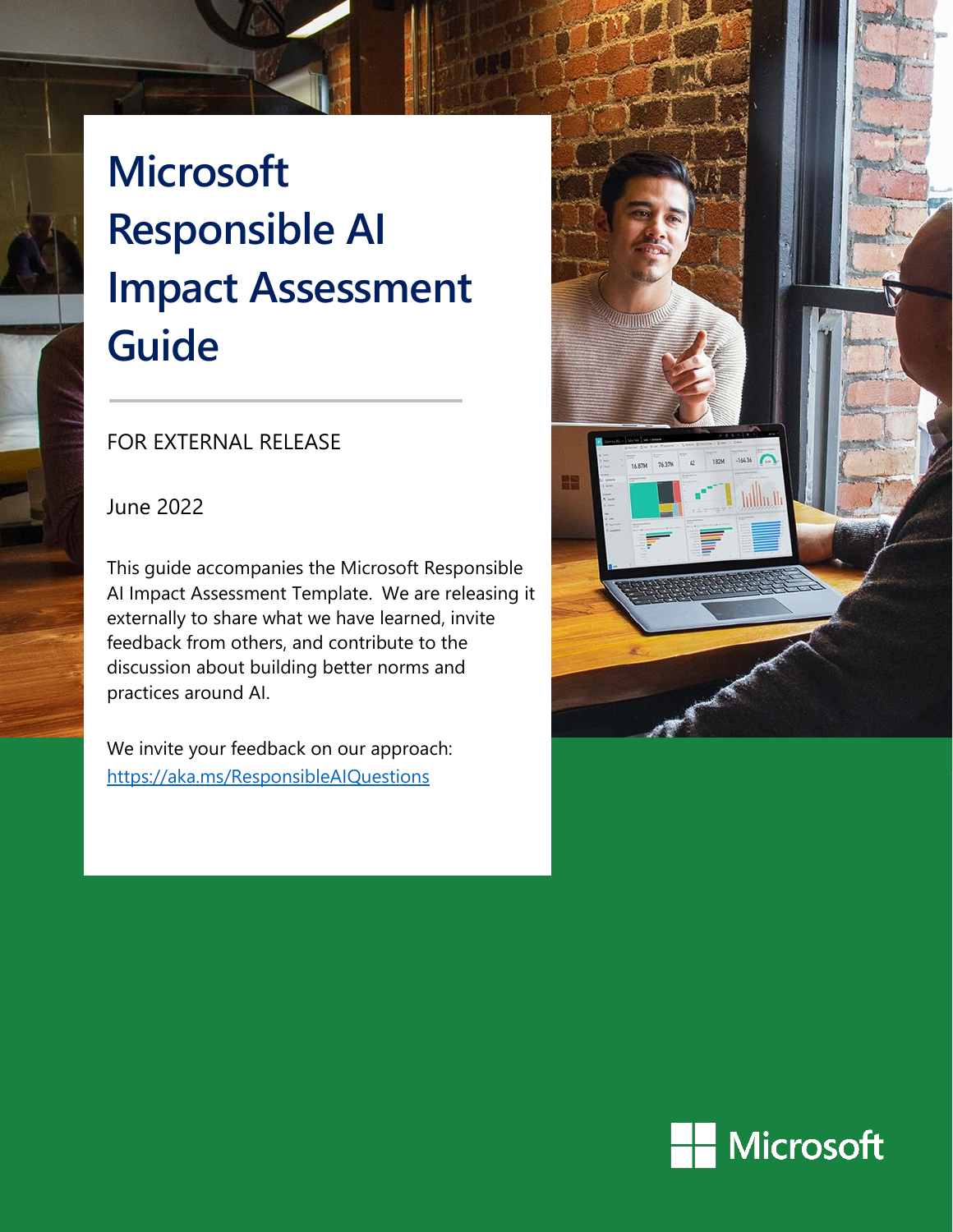# Contents

# **Introduction**

# 01 Project Overview

# 02 Intended uses

| 2.3 Stakeholders for Goal-driven requirements from the Responsible AI Standard 24 |  |
|-----------------------------------------------------------------------------------|--|
|                                                                                   |  |
| 2.5-2.8 Technology readiness assessment, task complexity, role of humans,         |  |
|                                                                                   |  |

# 03 Adverse Impact

# 04 Data Requirements

# 05 Summary of Impact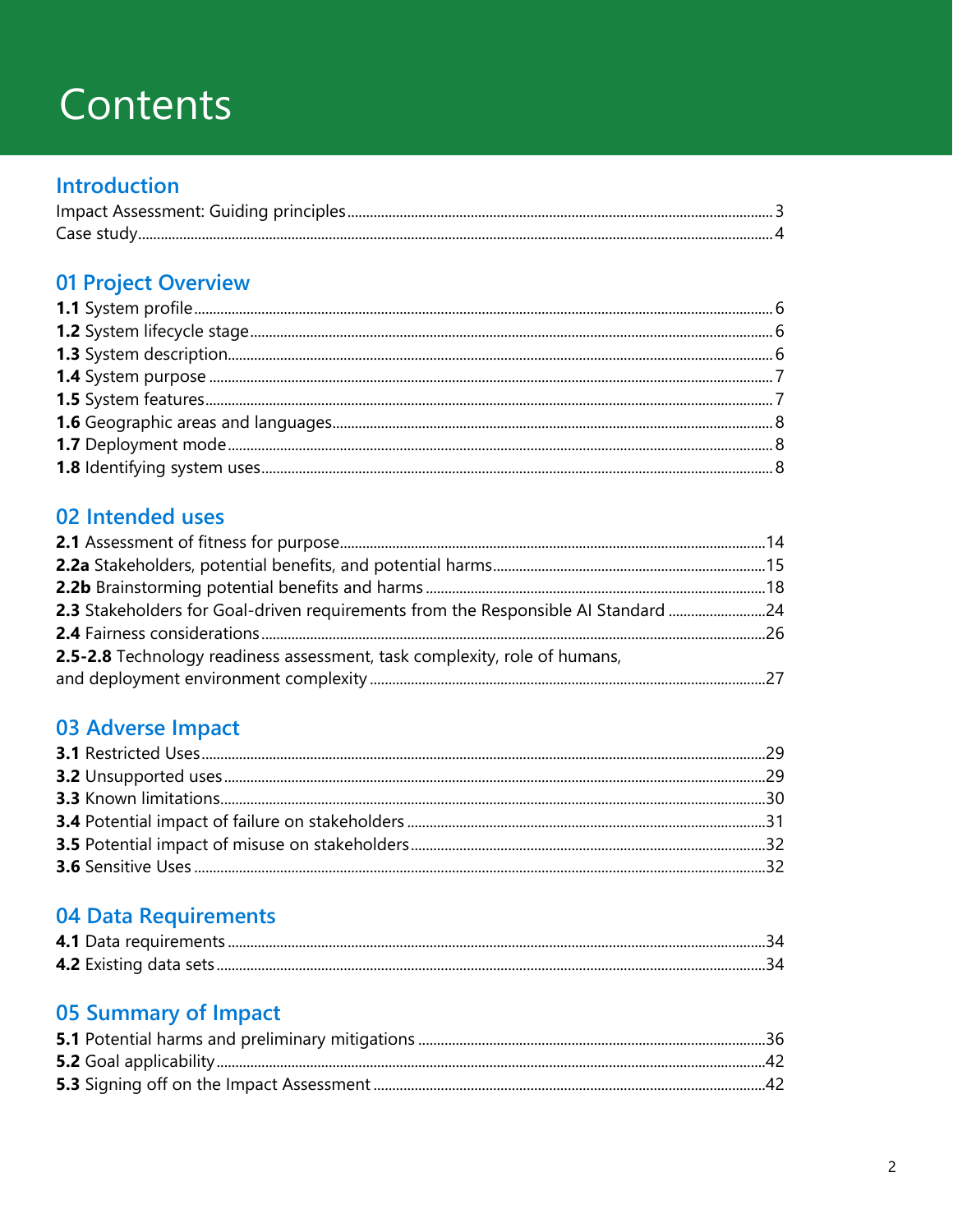# **INTRODUCTION**

# Responsible AI Impact Assessment Guide

This resource is intended to support your team as you work through the Responsible AI Impact Assessment, as required by the v2 Responsible AI Standard. It will help frame your conversations about Responsible AI with:

- Guidance
- FAQs
- Examples
- Activities
- A case study
- Prompts

Discuss the core concepts of the Impact Assessment with your team and document the highlights in the Impact Assessment Template.

### **Preparing for activities**

Schedule at least one session for each of the activities. Invite members of your team with different expertise to discuss the core concepts. Then, document the highlights of your conversation in the Impact Assessment Template.

# **Guiding principles** FOR COMPLETING AN IMPACT ASSESSMENT

### **Exploration & Innovation**

It is important that your team uses the Impact Assessment as an opportunity to pause and explore responsible AI challenges. Aim for a thorough investigation – the more you document, the easier it will be for potential reviewers to engage with your challenges, help you find mitigations, and work with you to develop innovative solutions in the future.

### **Collaborative work**

Some parts of the Impact Assessment require teamwork. Review the following sections and plan your team's collaboration:

- **1.8** Defining intended uses
- **2.2** Creating a stakeholder list, identifying potential benefits and harms
- **2.4** Fairness considerations
- **Section 3** Adverse Impact
- **5.1** Potential harms and preliminary mitigations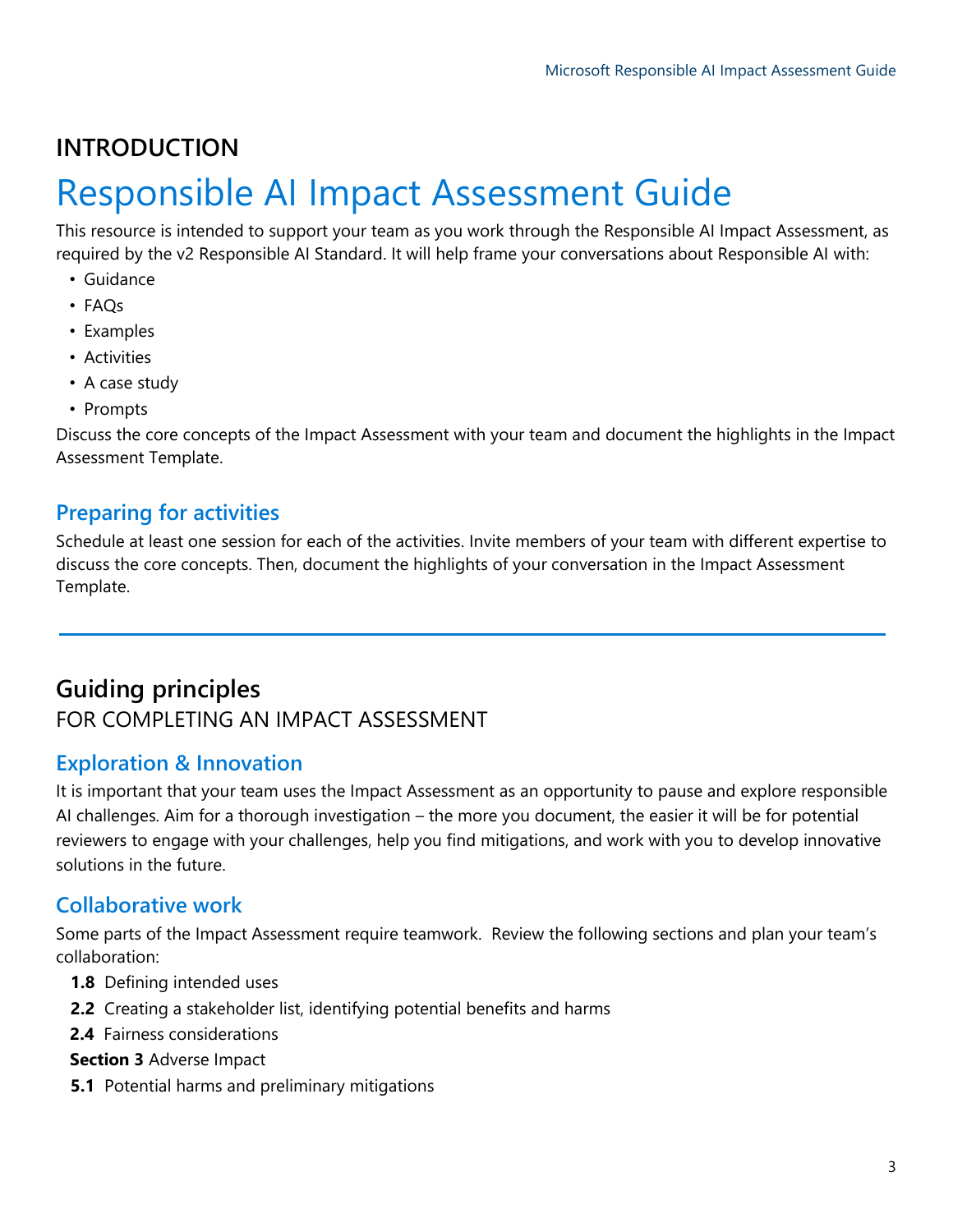### Microsoft Responsible AI Impact Assessment Guide



# **Imagine an AI system that optimizes healthcare resources**

# **Case Study**

This guide uses a case study to illustrate how teams might use the activities to complete the Impact Assessment Template.

Consider an AI system that optimizes healthcare resources such as the allocation of hospital beds or employee scheduling. The system makes predictions about how long a patient will stay in the hospital to inform both bed allocation and staff scheduling. The system's input includes both patient medical data and resource constraints like scheduling parameters. The system was trained on data from a specific hospital that included: 1) patients' medical history; 2) the type of surgery; 3) how long they stayed in the hospital; and 4) historic staffing and scheduling data.

The system has two intended uses. First, the system can be used by hospital staff to manage the allocation of hospital beds. Second, the system allows hospital administrators to automate scheduling for nurse shifts. For the rest of the guidance and activities, we focus on the first intended use, hospital staff using the system to manage the allocation of hospital beds. We call this system the Hospital Employee and Resource Optimization System (HEROS).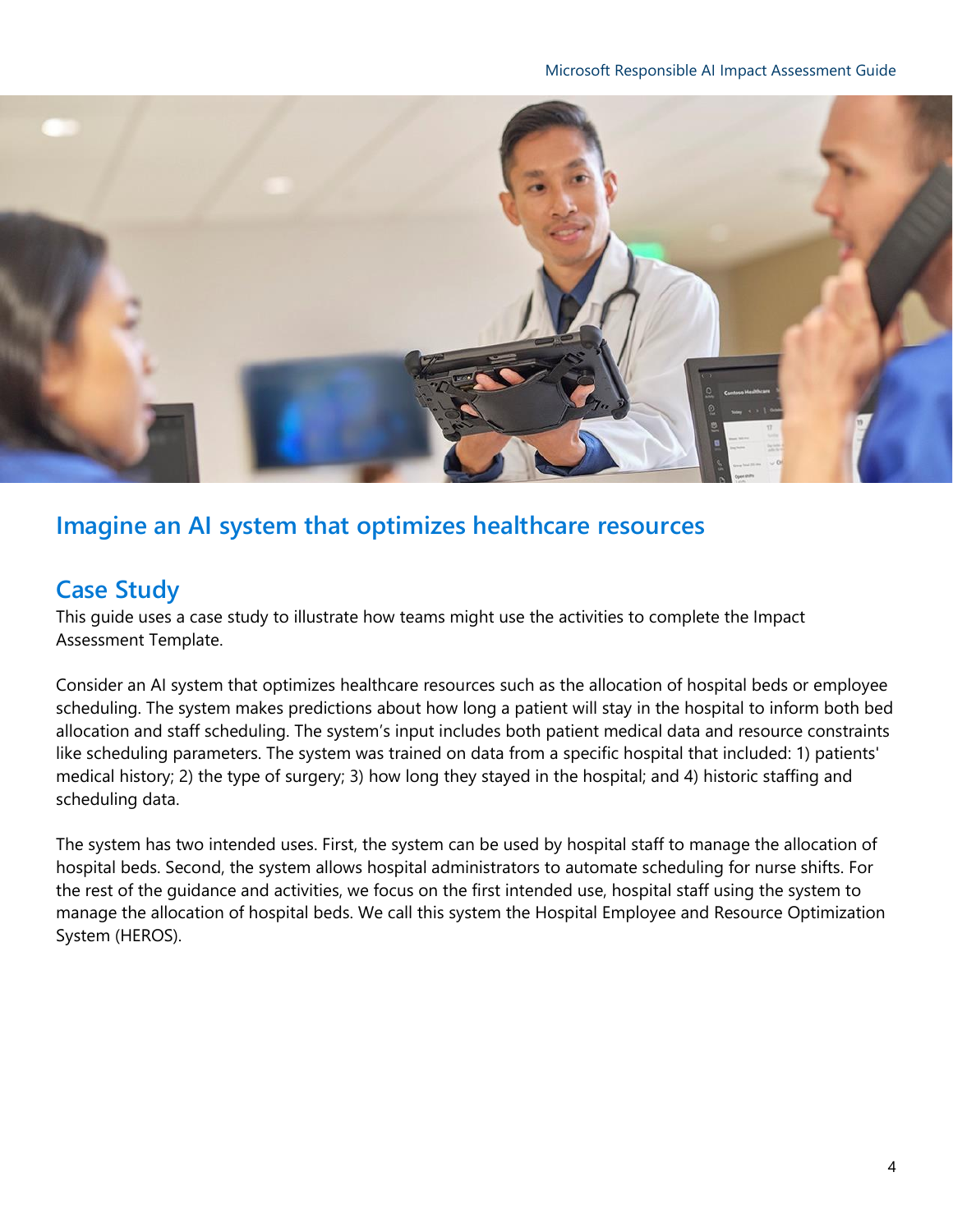# **Section 1** Project overview

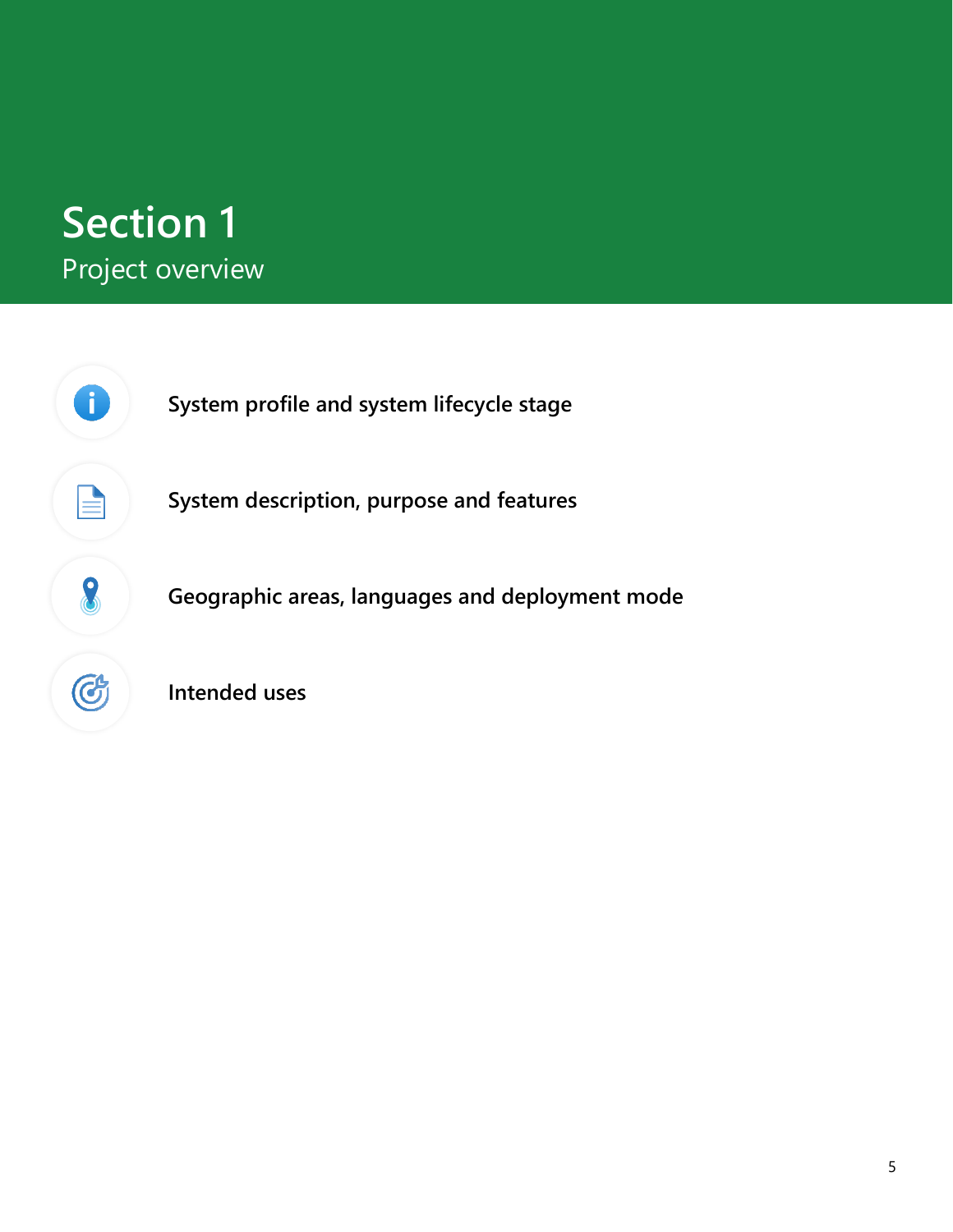# **1.1 System Profile**

### **Guidance**

This section describes basic information about the system being evaluated in the Impact Assessment; tracks authors and updates; and establishes who will review the Impact Assessment when it is completed. Throughout the Impact Assessment when we refer to "the system," we are referring to the system described in this section.

# **1.2**

# **System lifestyle stage**

### **Guidance**

Your responses here will help potential reviewers understand the overall release timeline for the system.

# **1.3**

# **System description**

### **Guidance**

Your response here should help potential reviewers understand what, exactly, you're building. Describe what kind of AI capabilities the system has.

Use simple language and be specific, avoiding vague concepts as much as possible.

Write for an audience that has a basic understanding of AI systems but no understanding of this specific system.

### **Prompts**

- What are you building?
- What does it do?
- How does it work?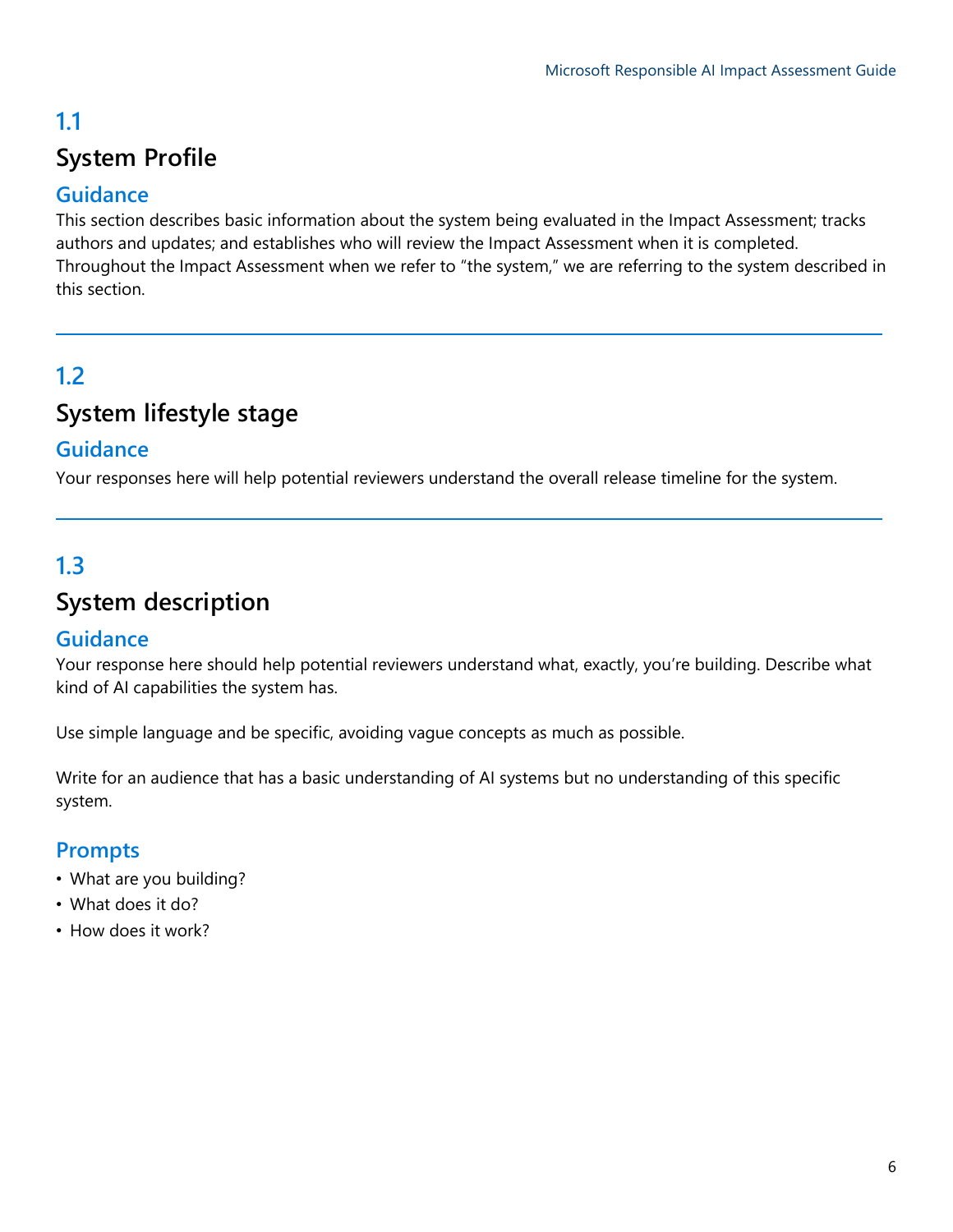# **System purpose**

### **Guidance**

In 1.3 you described what you are building, here your response should help potential reviewers understand why you're building this system.

### **Prompts**

### **Focus on the why.**

This statement should include:

- 1. the end user or primary customer of the system,
- 2. how they complete this task today, or their current situation,
- 3. the value that the system is intended to deliver,
- 4. how it improves on today's situation.

# **1.5**

# **System features**

### **Guidance**

This section should help potential reviewers understand the specific features (capabilities) of the system and how the system being evaluated in this impact assessment relates to existing systems or features. In the section, please describe the system's features and capabilities overall, not the features of specific models that the system may use.

### **FAQs**

### **What do 'system features' mean in this context?**

System features are the functionalities or capabilities you use within a system to complete a set of tasks or actions.

### **What if there are no existing features because the system is completely new?**

Do not complete 'existing features' section.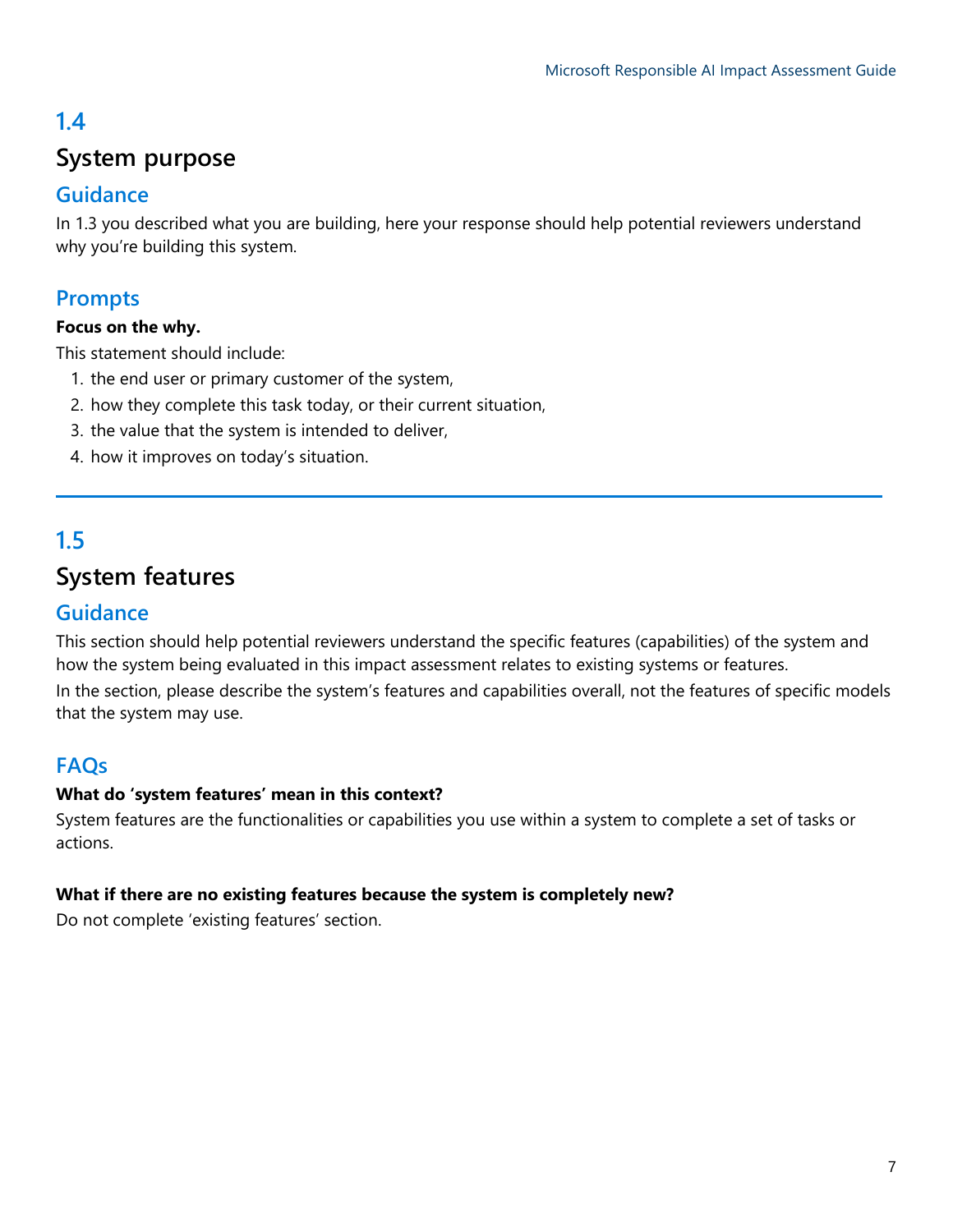# **Geographic areas and languages**

### **Guidance**

When planning the system, knowing the geographic areas where it will or won't be deployed and supported languages helps to uphold fairness by aiding the identification of relevant demographic groups, languages, and other contextual details requiring consideration to ensure fairness concerns are identified and mitigated.

When describing supported languages, include both language and region (e.g., British English).

### **FAQs**

### **What if the system does not use natural language processing?**

In this case you should leave the languages section blank.

# **1.7**

# **Deployment mode**

### **Guidance**

This section should help potential reviewers understand how the system will be deployed to users or customers.

### **Examples**

Some possible responses could include:

- Online Service
- Platform Service
- Code
- On Premises
- Container

# **1.8**

# **Identifying system uses:** Activity

### **Steps**

### **1) Brainstorm possible uses**

Start by listing as many potential ways someone could use the system, no matter how outlandish they seem at first.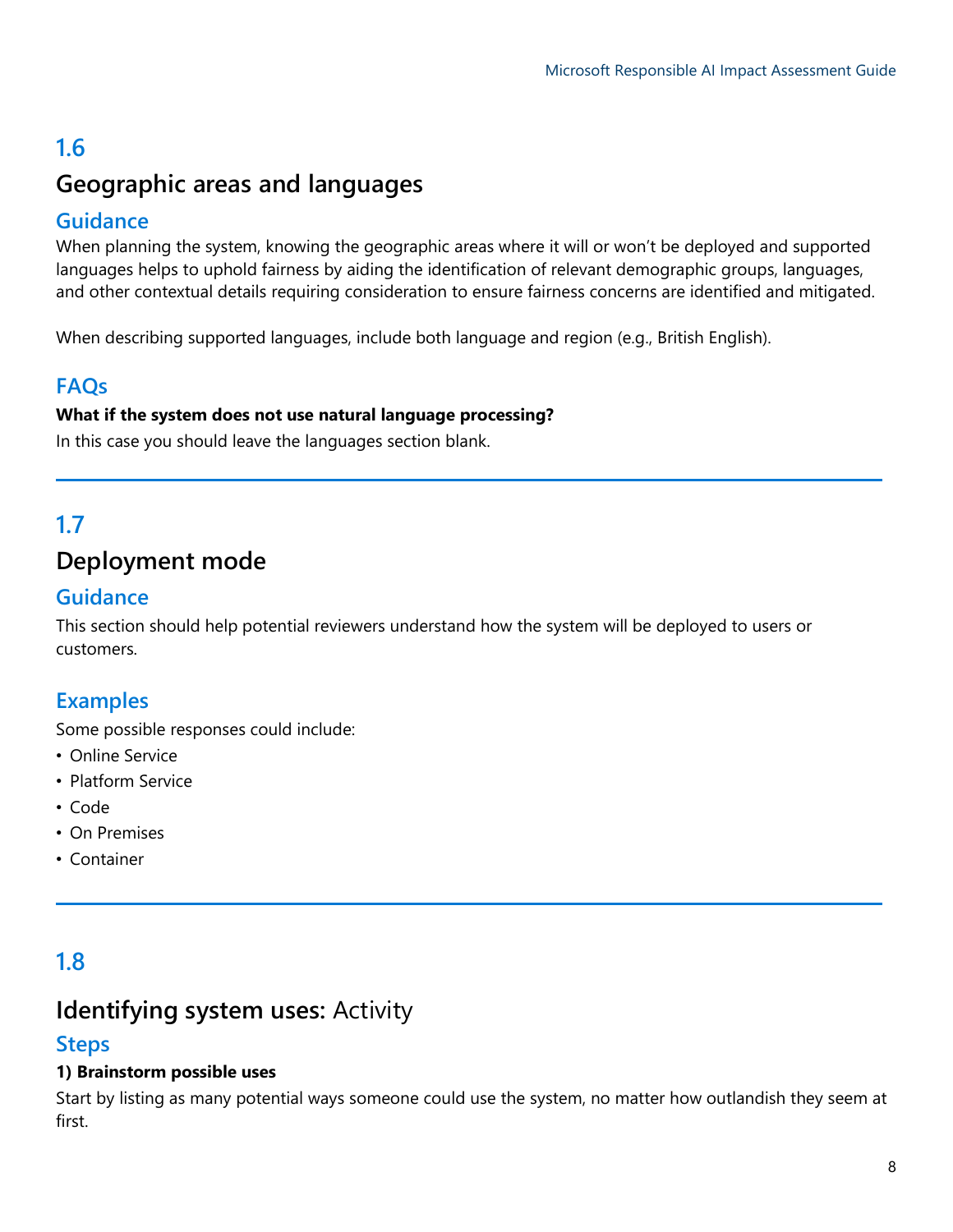### **2) Categorize possible uses: Intended, unsupported or misuse**

In the Impact Assessment we ask about several different types of uses. For each possible use you listed in step one, determine if the use is an intended use, unsupported use, or misuse of the system.

### **3) Check if any uses are also Sensitive Uses or Restricted Uses**

Check all uses against the definitions for Restricted Uses and Sensitive Uses. Follow the guidance for any Restricted Uses. Report any Sensitive Uses to the Office of Responsible AI.

### **Case Study:** Hospital Employee and Resource Optimization System (HEROS)

Focusing on the system's anticipated features and models, the team brainstormed some of the possible ways the system could be used. After listing several different uses, the team looked at the prompts below to determine if the uses are intended uses, unsupported uses, or misuses.

Two of the uses (hospital staff denying patients treatment due to system predictions and insurance providers denying claims based on system predictions) are uses the team is not designing or testing the system for, so they are considered unsupported uses.

Two of the uses (hospital staff using the system to allocate hospital beds and hospital administrators using the system to schedule work shifts) are uses the team is intentionally designing and evaluating the system for, so they are intended uses.

One of the uses (hospital staff can hack into the system to manipulate nurse shifts) is a misuse of the system. Lastly the team compared all uses with the Restricted Uses and the triggers for Sensitive Uses. None of the uses are Restricted Uses according to the current guidance. But, after reviewing the definition of Sensitive Uses, the team determined that all uses are Sensitive Uses. They submitted the system for review.

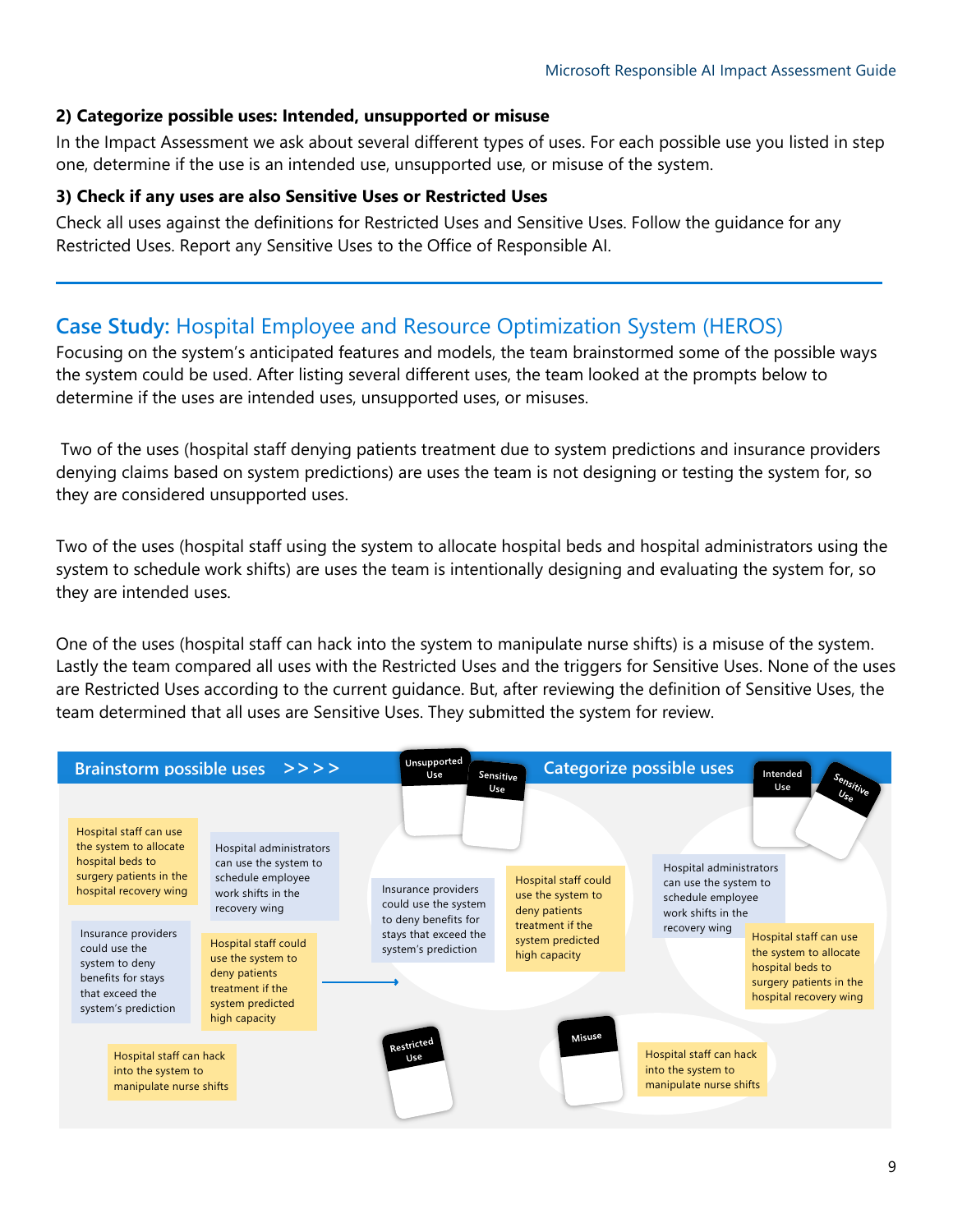### **Categories of use**

### **Intended use**

Uses for which the system is designed and tested. An intended use is a statement of who is using the system, for what purpose or task, and where they are when they're using the system.

*E.g., HEROS has two intended uses: 1) for hospital staff to allocate beds to surgery patients in the hospital and 2) for hospital administrators to schedule employee shifts in the hospital based on predicted occupancy.* 

**For more on intended uses, see 1.8.**

### **Misuse**

All systems have the potential to be intentionally or unintentionally misused. Consider ways that someone could hack the system, use it to cause harm, or mistakenly use the system incorrectly. *E.g., Hospital staff can hack into HEROS to manipulate nurse shifts.* 

**For more on intended uses, see 3.6**

### **Unsupported use**

Reasonably foreseeable uses for which the system was not designed or evaluated or that we recommend customers avoid.

*E.g., An unsupported use of HEROS includes hospital staff using the system to deny patients treatment if the system predicted high capacity.* 

**For more on unsupported uses, see 3.2**

### **Restricted uses and sensitive uses**

### **Restricted Use**

Restricted Uses are uses of AI which are subject to specific restrictions (typically on development and deployment). They are defined by the Office of Responsible AI and updated periodically. If any of the uses of the system are Restricted Uses, follow the guidance for that Restricted Use.

### **Sensitive Use**

Some uses of AI systems are particularly sensitive and impactful on individuals and society. If any uses or misuses of the system match any of the triggers for Sensitive Uses, report them to the Office of Responsible AI.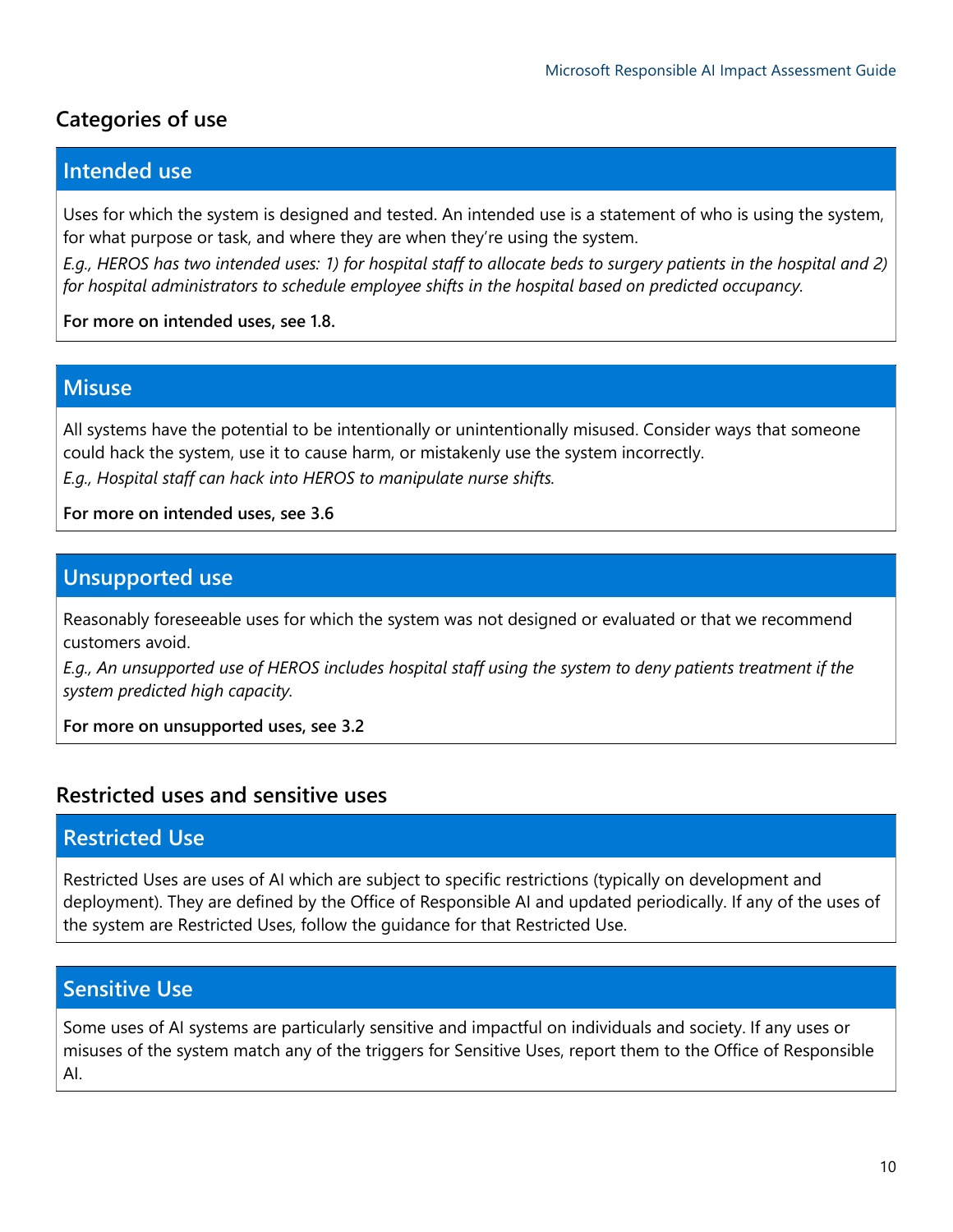# **Intended uses**

### **Guidance**

We begin an Impact Assessment from an intended use to understand the system's socio-technical context. The impact of the system on people and society will depend on its intended uses (the uses that your team plans to design and test for).

Intended uses may also be referred to as use cases or scenarios.

### **Intended uses are statements that include:**

- 1. who the end user or primary customer is,
- 2. what they will achieve with the system, and
- 3. where they are when they use it.

Systems that have a single end user and fulfill a single purpose might only have one intended use.

Other systems may have multiple intended uses (refer to the case study as an example).

### **FAQs**

### **What is the difference between intended uses and system features?**

Intended uses are not system features – features focus on what the system's functionalities are, while intended uses focus on how people will use them to accomplish their goals in particular settings. A single system feature may have multiple intended uses.

### **What if my system can be used in many different settings?**

Remember the focus is on the uses your team is designing and testing for, not all the places someone could use a system. Think about the settings your team talks about most often. It's also okay to use a high-level setting like "at work", "at home", or "online."

### **What if the system is a platform technology?**

If the system is a platform technology that could be used in many different settings, list one or a few examples to help you think through stakeholders, harms, and benefits in this section.

### **What if the intended uses are very similar?**

Our goal with defining intended uses is to assess the impact the system may have on people and society. When thinking about whether or not an intended use should be distinct, consider the following:

- Similar end users or customers who use the system for similar tasks and purposes in similar settings can be grouped into a single intended use.
- Different tasks, purposes, and goals should be separate intended uses as they will likely result in different types of potential harms.
- While a system could potentially be used in many different settings, you may not need a separate intended use for every possible location. Consider the locations your team is designing and testing for, these are the locations you should include explicitly in an intended use.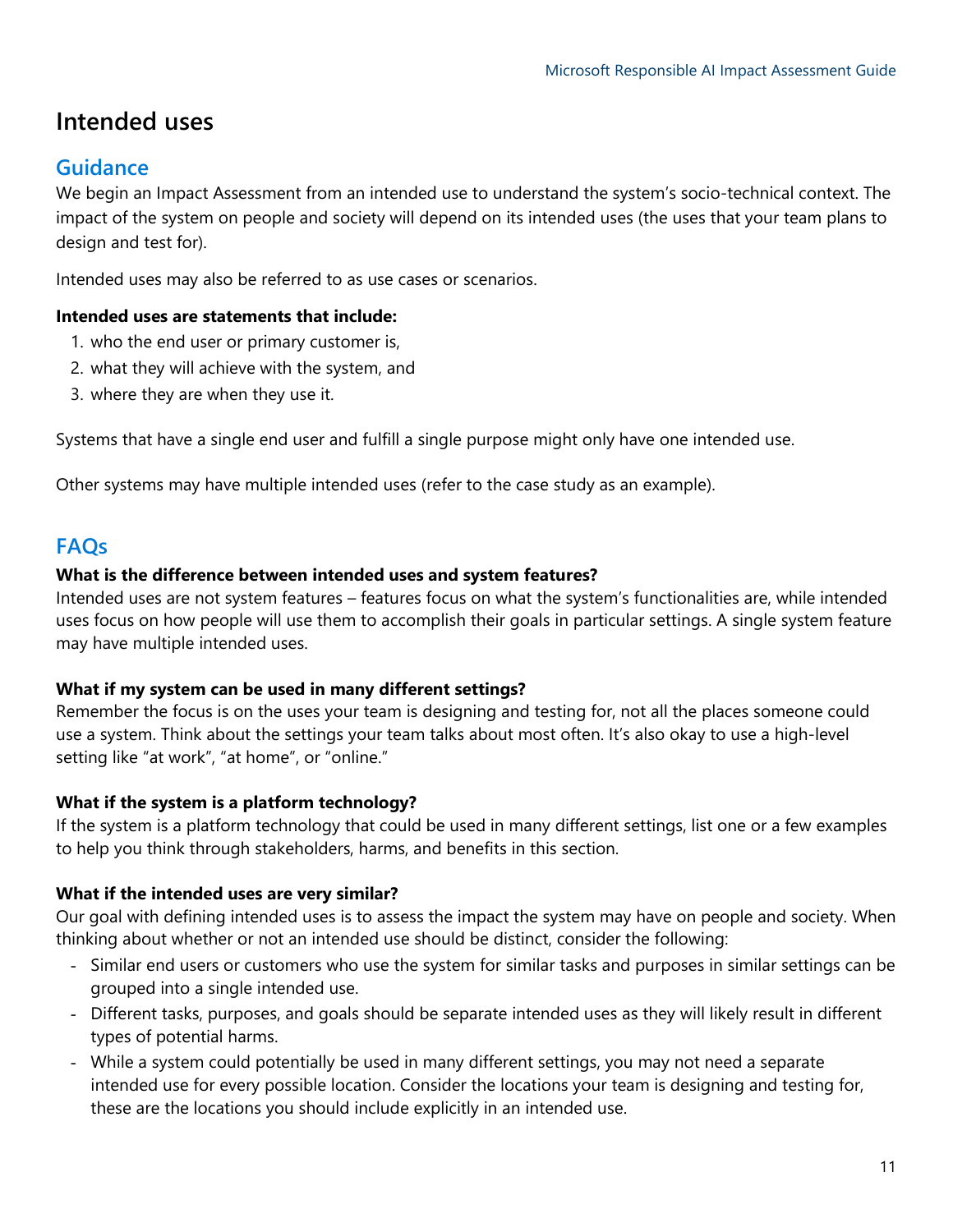### **Prompts**

Elements of an intended use:

- End user (who)
- Purpose/task/goal (for what?)
- Setting (where)

### **Examples**

### **An AI system that can identify an individual using a biometric scan of the individual's face. Intended uses:**

- 1. Allow an organization to grant physical access to a controlled space such as in an office.
- 2. Provide a personalized experience for people in a physical space like a bank or hotel lobby.

# **HEROS (case study)**

### **Intended uses:**

- 1. Allows hospital staff to use predictions of how long a patient will stay in the hospital to manage the allocation of beds.
- 2. Allows administrators to automate scheduling for nurse shifts in the hospital.

### **Repeating the intended uses section**

### **Guidance**

For each intended use of the system, copy and paste the section titled Intended Use #1 [Name of Intended Use].

Repeat questions 2.1-2.8 for each intended use.

### **Examples**

HEROS has two intended uses, so in the Impact Assessment template we repeat this section two times. The first time, we answer questions 2.1-2.8 for intended use #1. The second time, we answer questions 2.1-2.8 for intended use #2.

Throughout the rest of this guide we provide examples for the core concepts, often using intended use #1 of HEROS:

*Hospital staff can use the system to allocate hospital beds to surgery patients in the hospital recovery wing.*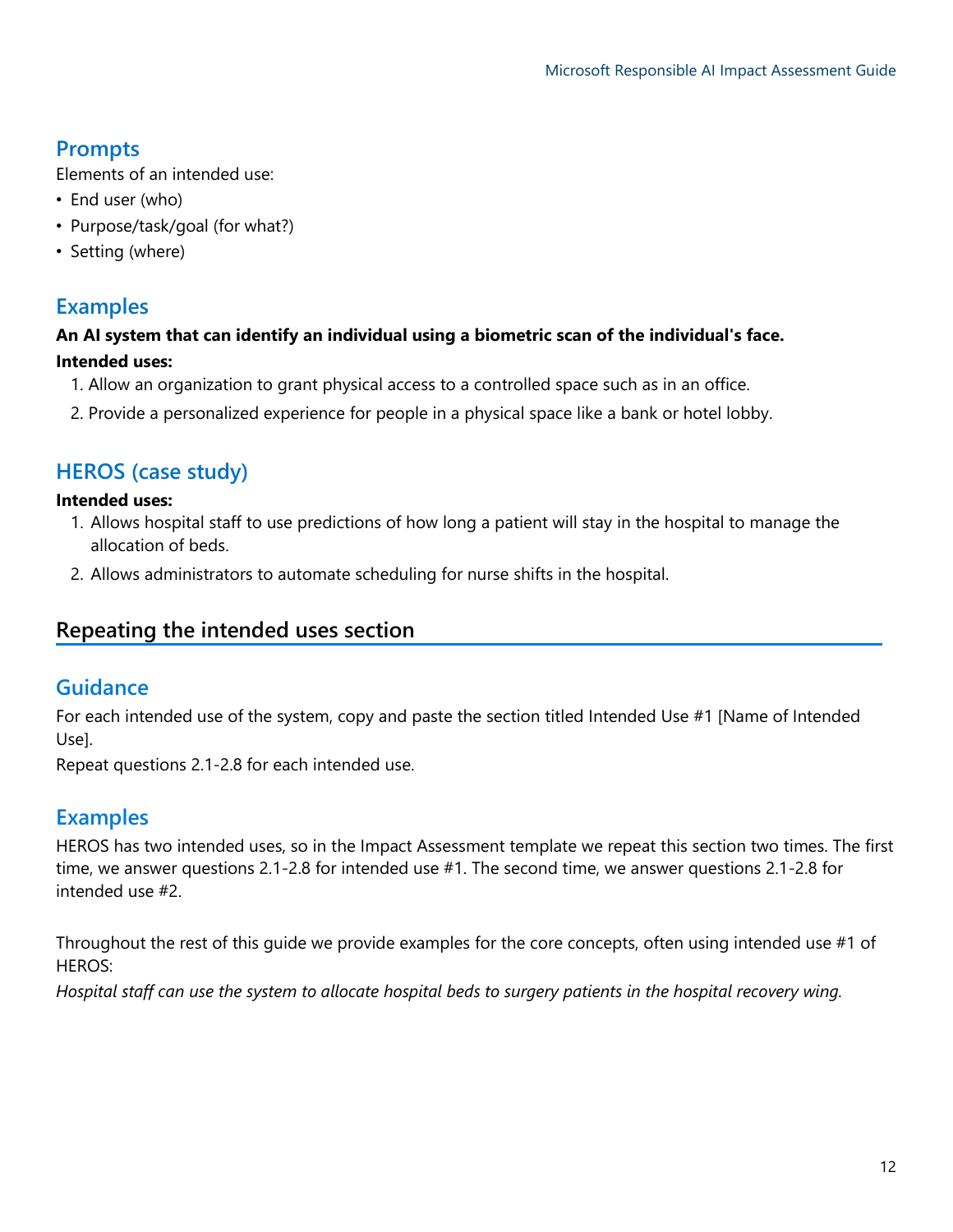# **Section 2** Intended uses

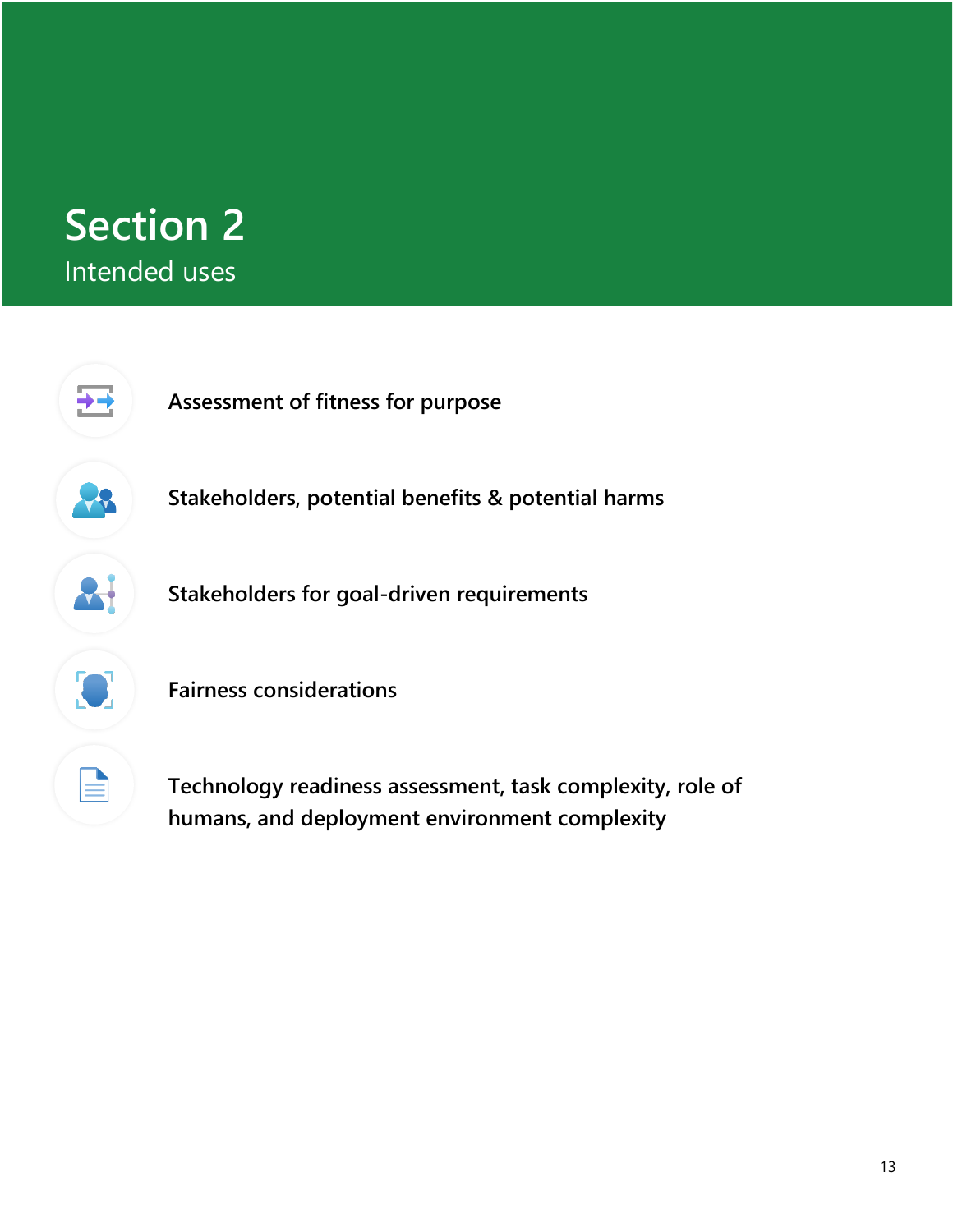# **Assessment of fitness for purpose**

### **Guidance**

Your responses here will help potential reviewers understand how the system effectively solves the intended problem posed by each intended use, recognizing that there may be multiple valid ways in which to solve the problem.

### **Examples**

### **A solution that is not fit for purpose might:**

- Be trained on data in one language and then deployed to other languages without retraining. For example, a system trained to detect spelling errors on American English may not be appropriate for other varieties of English.
- Have outputs that do not represent the target phenomena. For example, images of people smiling or not smiling do not realistically represent emotion. Emotion is an internal state, while smiling is not.
- Be developed under the premise that it will make a process more efficient, but without evidence showing that it actually solves the problem it's meant to, or that it improves efficiency.

### **Prompts**

- What is the problem to be solved for with this intended use? What evidence will establish that the system is fit for this intended use?
- How is the problem currently solved?
- Why will this system be a better solution than other approaches to solving the same problem?
- What evidence will demonstrate that the system is a better solution than other approaches?
- What are the system outputs intended to represent?
- What are the limitations to their realistic representation?
- What is the justification for using these outputs despite these limitations?
- What evidence will demonstrate the validity of this representation?

### **FAQs**

### **What types of evidence are considered acceptable?**

Some examples of acceptable evidence include:

- Stakeholder conversations, such as input from domain experts on proposed concepts and designs.
- Results of systematic stakeholder research, e.g.:
	- Focus groups or user panels
	- Ethnographic studies or shadowing
	- Iterative concept testing
	- Surveys
	- Experiments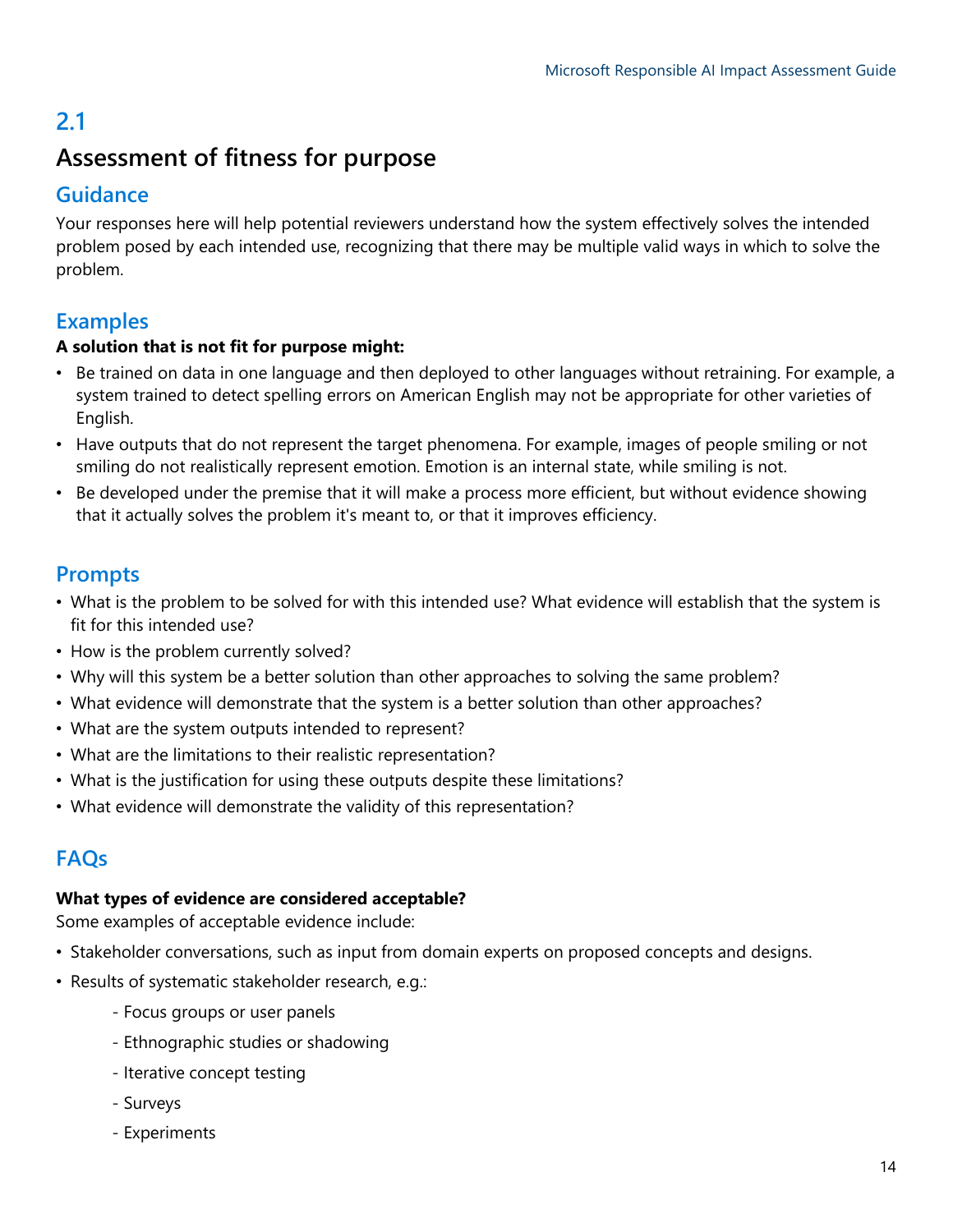- Marketing reports or trend analyses
- System analytics
- Other data sources

# **2.2a Stakeholders, potential benefits, and potential harms**

### **Guidance**

The stakeholder benefits and harms table is one of the most important elements of your Impact Assessment. It is key to understanding the potential impact of the system on people.

In this section we have prompts to identify stakeholders from two broad categories: direct and indirect stakeholders. The specific category the stakeholder belongs to is not necessarily important. These categories are useful for identifying a broad range of stakeholders who may be impacted by the system.

**Direct stakeholders** include people who interact with the system directly. They can be system owners, primary users, secondary users, decision subjects or data subjects and malicious actors.

**Indirect stakeholders** are affected by the system but, unlike direct stakeholders, do not engage with the system itself. Indirect stakeholders can include bystanders, people responsible for decision subjects or data subjects (such as parents), society at large, or communities who may be affected by the system but don't use it.

### **FAQs**

### **How many stakeholders?**

Try to find at least one stakeholder per prompt. Consider whether each stakeholder prompt applies to your system even if you don't think it does at first glance.

### **How specific should the stakeholders be?**

Try to be as specific as possible when describing your stakeholders. If you are working with a platform technology and you find it hard to generate specific stakeholders, you can stay at a higher level - e.g., 'end user'.

### **What if I have a lot of stakeholders?**

The stakeholder exercise is meant to be explorative so the more stakeholders you have the better your team can explore the potential impact the system may have. Make sure that the stakeholders are relevant and different. If the stakeholders are very similar, in terms of the role that they have in the system, try to group them.

### **What if one stakeholder has multiple roles?**

In some cases, a specific individual or group may hold more than one stakeholder role. In this case, include the stakeholder only once in the table, but make a note of the different roles. This will help you think about benefits and harms in the next section.

# **Generating stakeholders:** Activity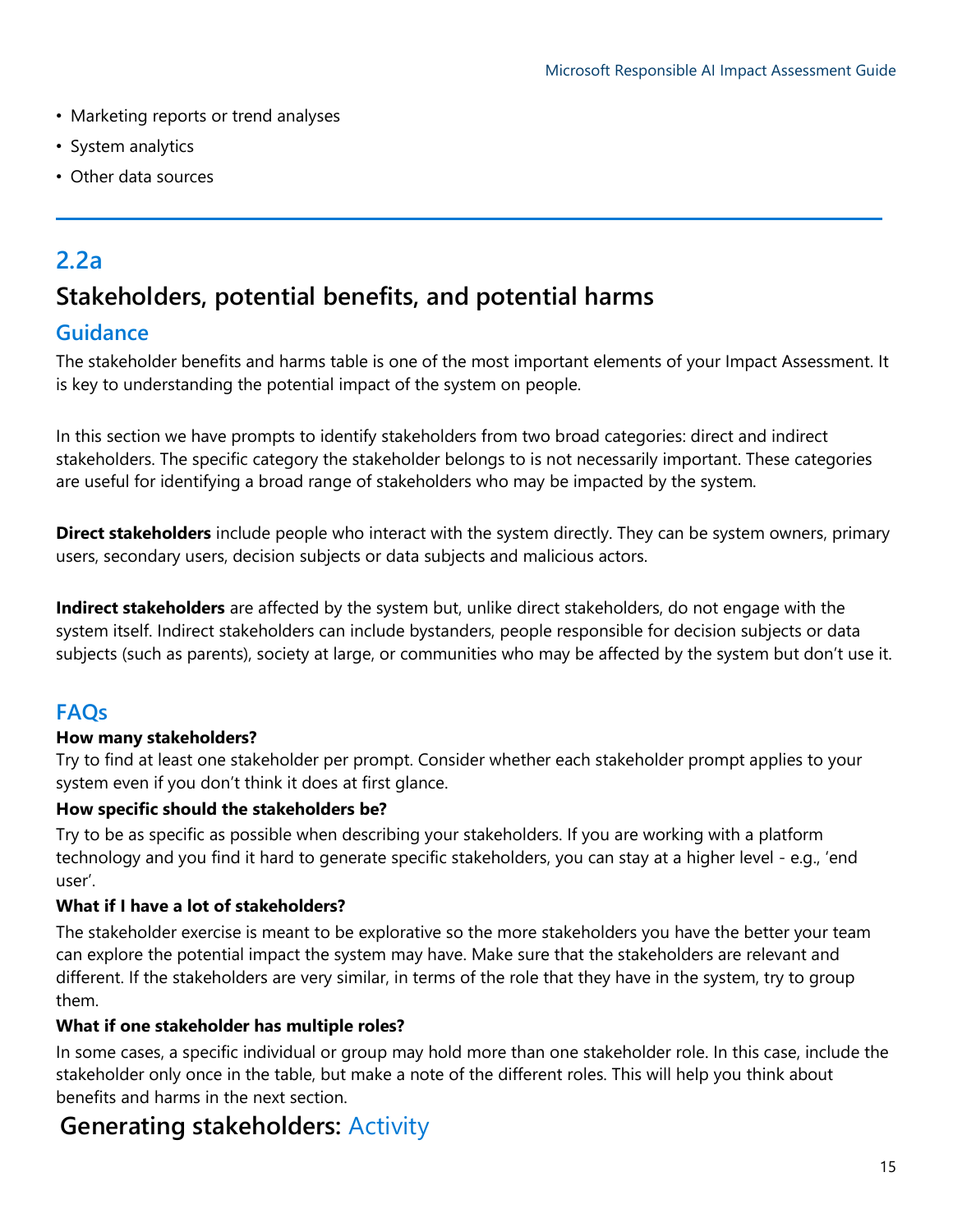### **Steps**

### **1) Intended use**

Start by thinking about one specific intended use (as defined by the end user, purpose, and context). Who are the stakeholders in this scenario?

### **2) Stakeholder prompts**

Use the prompts on the next page to generate stakeholders for the intended use.

You will repeat this for each intended use. While stakeholders may be similar across intended uses, potential harms and benefits are likely different.

# **Case Study:** Hospital Employee and Resource Optimization System (HEROS)

Focusing on the intended use, the team used the stakeholder prompts (see next page) to brainstorm different stakeholders, then discussed how to record them in the stakeholder table in the Impact Assessment Template. The team started with the prompt for end user. One team member suggested that patients are the end user. A colleague disagreed because according to the prompt the end user is someone 'who is directly involved in using or operating the system' and this would be staff and not the patients. The rest of the team agreed and suggested 'Administrative' and 'Nurse' as the specific end users for this intended use. Since these two stakeholders perform the same role in the system for this intended use - interpreting hospital stay predictions and allocating beds - they were grouped into a single stakeholder 'Hospital Staff' and added to the stakeholder table in the Impact Assessment Template.

For the stakeholder prompt for evaluation subjects, the team brainstormed 'new patients', 'past patients', "emergency patients" and "scheduled surgery patients". The team decided not to include past patients because their data has been anonymized to train the system and they cannot be impacted by the system when it is in production. 'Emergency surgery patients' and 'scheduled surgery patients' were added as two different stakeholders because the context and model performance is different for these stakeholders. For emergency surgeries, staff may be more stressed (context), and the model may make less accurate predictions due to the diversity of illnesses and injuries and the lack of medical history for some emergency patients (performance). On the other hand, staff dealing with scheduled surgery patients enjoy a more routine environment (context) and the model makes more accurate predictions due to the consistent stream of patients undergoing scheduled surgeries (performance).

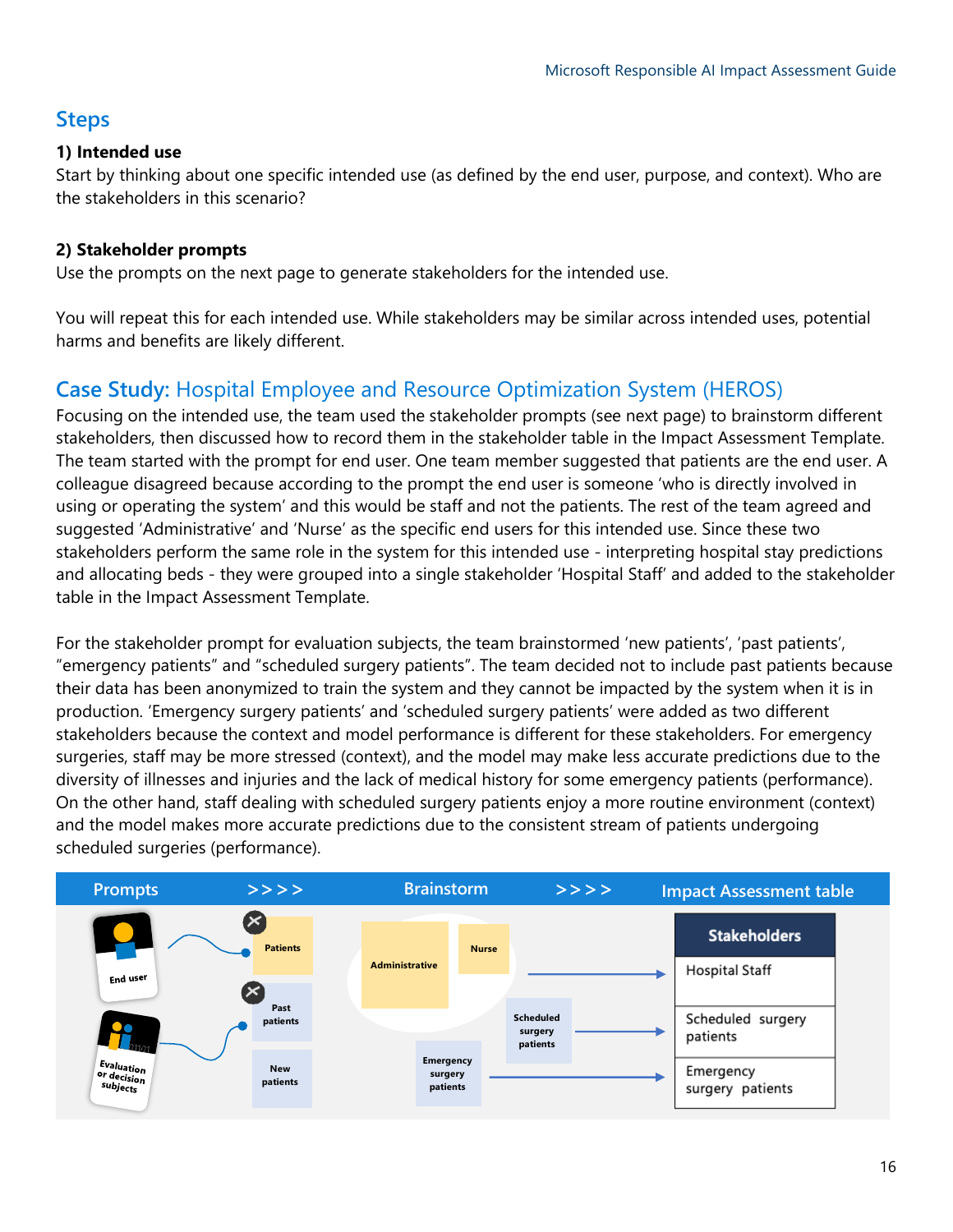# **Generating stakeholders:** Prompts

| <b>End user</b><br>(DIRECT STAKEHOLDER)                                                                                                                                                                                                               |  | <b>Evaluation or</b><br>decision subjects<br>(DIRECT STAKEHOLDER)                                                                                                                                                                                                                       |                                              |                                                              | <b>Oversight and</b><br>control team<br>(DIRECT STAKEHOLDER)                                                                                                                                                                     |
|-------------------------------------------------------------------------------------------------------------------------------------------------------------------------------------------------------------------------------------------------------|--|-----------------------------------------------------------------------------------------------------------------------------------------------------------------------------------------------------------------------------------------------------------------------------------------|----------------------------------------------|--------------------------------------------------------------|----------------------------------------------------------------------------------------------------------------------------------------------------------------------------------------------------------------------------------|
| Who will be most directly<br>involved in using or operating<br>the system?<br>Who will have to interpret<br>system outputs in order to<br>make decisions?<br>E.g., marketing team, students                                                           |  | Who will be evaluated or<br>monitored by the system,<br>whether or not by choice?<br>Who will the system make<br>predictions or<br>recommendations about?<br>E.g., registered customer,                                                                                                 |                                              |                                                              | Who will troubleshoot,<br>manage, operate, oversee or<br>control the system during<br>and after deployment? Who<br>can discontinue the system?<br>E.g., Microsoft, consumer<br>customer, enterprise customer,<br><b>B2B, B2C</b> |
| <b>System owner</b><br>or deployer<br>(DIRECT STAKEHOLDER)                                                                                                                                                                                            |  | <b>System builders</b><br>or developers<br>(DIRECT STAKEHOLDER)                                                                                                                                                                                                                         |                                              |                                                              | <b>Malicious Actors</b><br>(DIRECT STAKEHOLDER)                                                                                                                                                                                  |
| Who will own and make<br>decisions about whether to<br>employ a system for particular<br>tasks? Who develops and<br>deploys systems that<br>integrate with this system?<br>E.g., enterprise customer,<br>Microsoft, hospital<br><i>administrators</i> |  | Who will be involved in the<br>system design and<br>development?<br>E.g., your team, customer<br>dev team                                                                                                                                                                               |                                              | Who may intentionally<br>misuse the system?<br>E.g., hackers |                                                                                                                                                                                                                                  |
| <b>Bystanders</b><br>(INDIRECT STAKEHOLDER)                                                                                                                                                                                                           |  | <b>Regulators and</b><br>civil society<br>organizations<br>(INDIRECT STAKEHOLDER)                                                                                                                                                                                                       | <b>Communities</b><br>(INDIRECT STAKEHOLDER) |                                                              | <b>Associated</b><br><b>Parties</b><br>(INDIRECT STAKEHOLDER)                                                                                                                                                                    |
| Who in the vicinity of<br>the deployed system<br>may be impacted by<br>its use?<br>E.g., passers-by                                                                                                                                                   |  | Which communities<br>Who may advocate<br>may be affected<br>for regulation of this<br>by the short- or<br>system or be<br>concerned about<br>long-term use of the<br>system?<br>compliance?<br>E.g., communities<br>E.g., government<br>health entities<br>with low digital<br>literacy |                                              |                                                              | Who may have<br>substantial interest in<br>the system based on<br>their relationship to<br>other stakeholders?<br>E.g., company<br>partners, family<br>members                                                                   |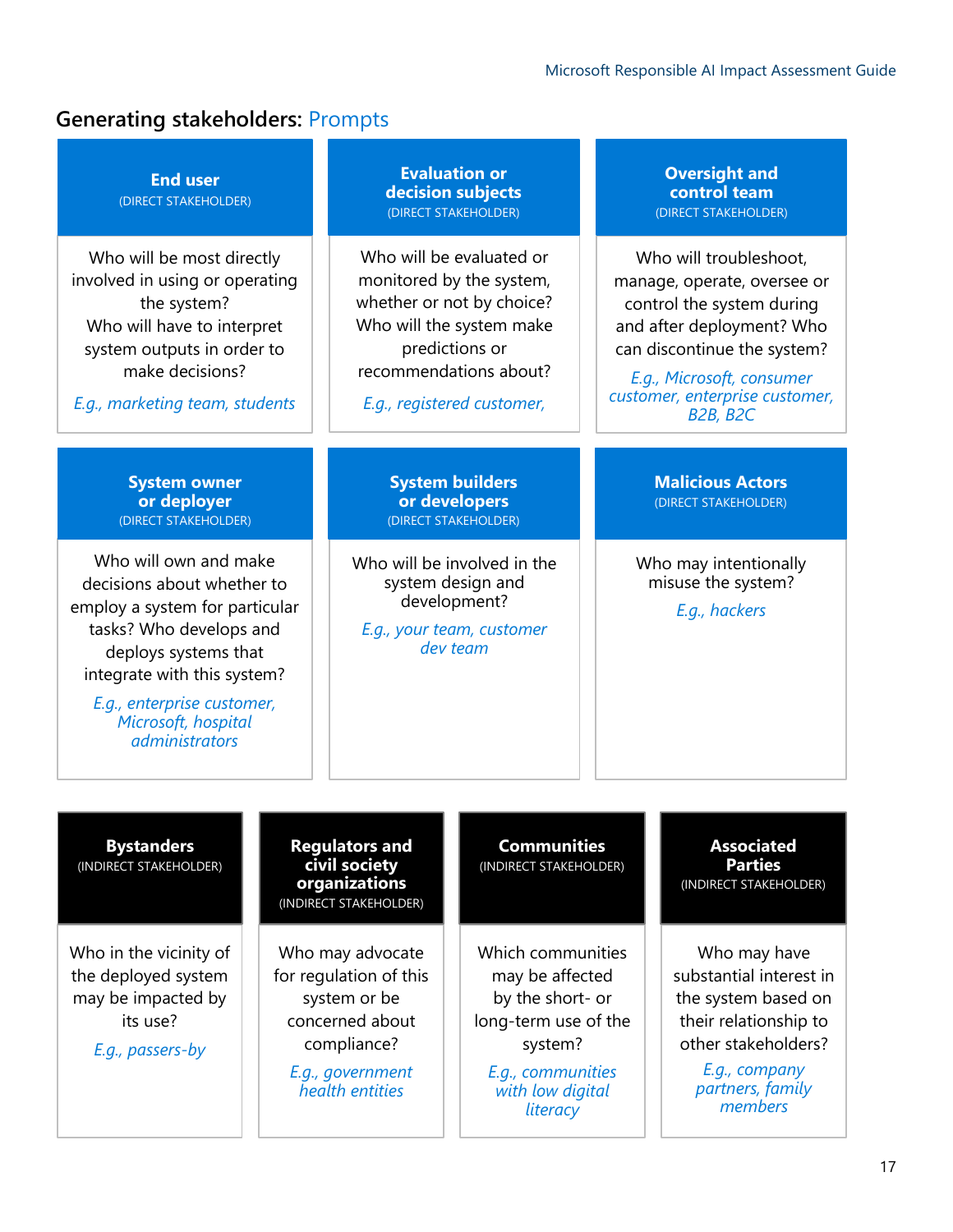# **2.2b Brainstorming potential benefits and harms**

### **FAQs**

### **How many potential benefits and harms should I have per stakeholder?**

For some stakeholders you might have a single benefit or harm and for another stakeholder you might have four or five. Other times you may not have any benefits to a stakeholder but several harms. Some stakeholders may have no benefits or harms.

### **What if a benefit or a harm applies to more than one stakeholder?**

You may identify similar benefits or harms for different stakeholders. Think about any potential differences from the perspective of each stakeholder. If there aren't any significant differences in how the stakeholders may experience the benefit or harm, you can list the same harm or benefit for multiple stakeholders.

### **Why do we need to document potential benefits and harms?**

This is an initial exploration that will help your team anticipate the impact that the system might have. A thorough exploration of potential harms can help you prevent problems before they happen.

# **Brainstorming potential benefits and potential harms:** Activity

### **Steps**

### **1) Stakeholder**

Think about one stakeholder at a time**.**

### **2) How might they benefit?**

Ideate potential benefits for a stakeholder by asking: How might they benefit directly or indirectly from interacting with the system?

### **3) Harms prompts**

It is often difficult to think of ways the system might negatively impact stakeholders. Use the prompts on the following pages to help you brainstorm potential harms related to the Microsoft AI principles.

### **Case Study:** Hospital Employee and Resource Optimization System (HEROS)

In the example below the team brainstormed potential benefits and harms for the stakeholder 'scheduled surgery patient ', which is the evaluation or decision subject. The team started by asking how this stakeholder could benefit directly or indirectly from using the system. After brainstorming, they summarized the benefits as: better understanding of the length of hospital stay and better able to plan for things like childcare or house sitting while in recovery.

To think about the potential harms of the system the team looked at the harms prompts on the following pages. For the sake of this case study, only two examples of potential harms are listed below (but there may be more). The accountability prompt for human oversight and control led the team to think about how automatically allocating beds based on system predictions could cause harm. The transparency prompt for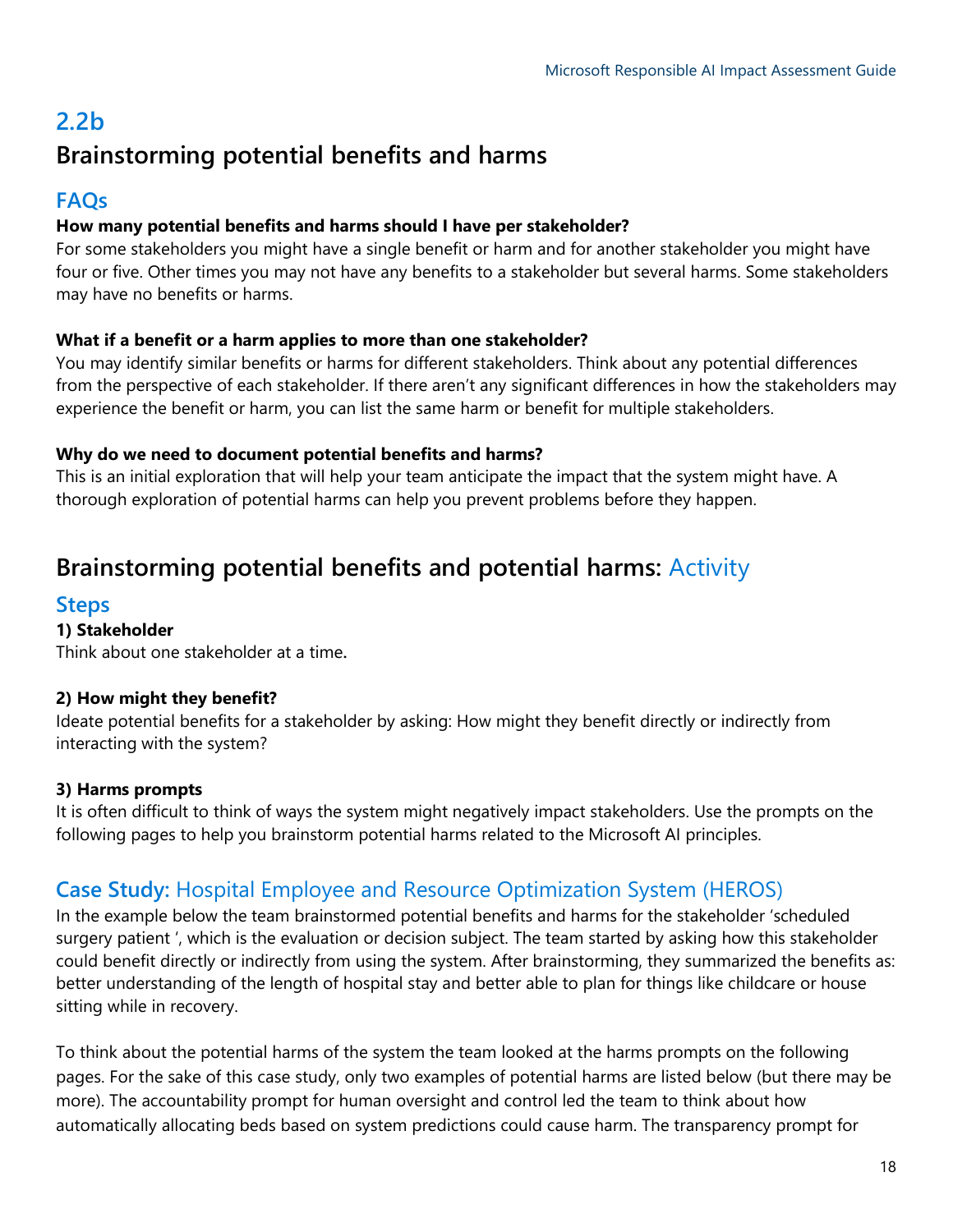### Microsoft Responsible AI Impact Assessment Guide

system intelligibility started an interesting conversation about how knowledge of the outputs could affect hospital operations. The team discussed how not understanding the system well enough could result in patient care decisions that are not in the patient's best interest. The team documented each of these harms, aligned to the respective AI principles, in the stakeholders, potential benefits, and potential harms table as shown below.

|                                       | <b>Stakeholders</b>                                                               | <b>Potential system benefits</b>                                                                                                                           |                                         |                                                                                                                                                                                                                                                                                                                                                                                                                                                                                                  | <b>Potential system harms</b>     |                                                 |
|---------------------------------------|-----------------------------------------------------------------------------------|------------------------------------------------------------------------------------------------------------------------------------------------------------|-----------------------------------------|--------------------------------------------------------------------------------------------------------------------------------------------------------------------------------------------------------------------------------------------------------------------------------------------------------------------------------------------------------------------------------------------------------------------------------------------------------------------------------------------------|-----------------------------------|-------------------------------------------------|
| Prompts                               | Refer to stakeholder<br>activity                                                  | <b>How might this stakeholder</b><br>benefit from the system?                                                                                              |                                         |                                                                                                                                                                                                                                                                                                                                                                                                                                                                                                  | ∞                                 | Not enough                                      |
| $\vee$<br>$\vee$                      |                                                                                   | The patient will<br>have information                                                                                                                       | They can                                | Automatic                                                                                                                                                                                                                                                                                                                                                                                                                                                                                        | It is hard                        | knowledge of<br>systems limitations             |
| <b>Brainstorm</b><br>$\vee$<br>$\vee$ |                                                                                   | about how long<br>they might remain<br>in the hospital                                                                                                     | plan better<br>around their<br>recovery | allocation $=$<br>compromised<br>patient care                                                                                                                                                                                                                                                                                                                                                                                                                                                    | for staff<br>to make<br>decisions | Poor decisions<br>= compromised<br>patient care |
| Impact assessment<br>table            | <b>Scheduled surgery</b><br><b>Patient</b><br>(evaluation or<br>decision subject) | • Better understanding of<br>length of hospital stay<br>• Better able to plan for<br>things like childcare or<br>house sitting while they're<br>recovering |                                         | <b>Accountability - If the system automatically allocates</b><br>hospital beds, without human oversight and approval,<br>there may be instances where an inaccurate prediction<br>compromises patient (decision subject) recovery.<br><b>Transparency</b> - If the hospital staff (decision<br>maker) does not understand how to interpret<br>system outputs, a patient (decision subject) could be<br>allocated a bed for a shorter amount of time impacting<br>their ability to fully recover. |                                   |                                                 |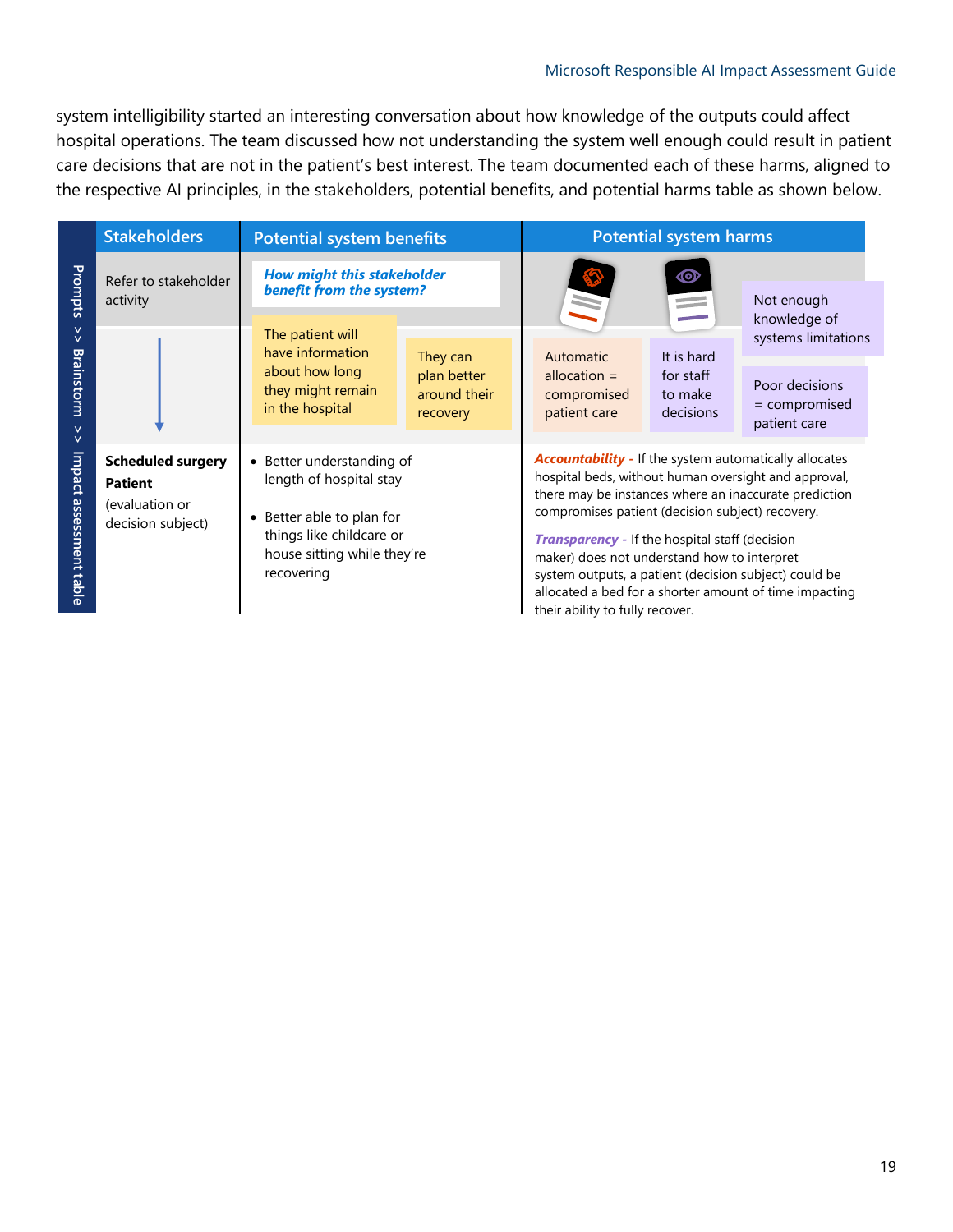### **Brainstorming potential benefits and harms: Prompts**

# **Accountibility**

### POTENTIAL HARM

### **Significant adverse impacts**

- Could the system impact legal position or life opportunities?
- Could the system uphold or become a threat to human rights?
- Could the system result in a risk of physical or psychological injury?
- Does the system meet the definition of a Restricted Use?

# **Accountibility**  $\&$

### POTENTIAL HARM

### **Fit for purpose**

What harms might this stakeholder experience if the system does not effectively solve the intended problem?

*E.g., If the system is unable to accurately predict the length of hospital stays for scheduled surgery patients (the intended problem), then decision makers will either make poor decisions based on the system outputs or stop using the system.*

# **Accountibility**

### POTENTIAL HARM

### **Data governance and management**

What harms might this stakeholder experience if the data used to train the system have not been sufficiently managed or evaluated in relation to the system's intended use(s)?

*E.g., If the system is trained using data from all types of hospital stays it may not accurately represent hospital stays specifically for scheduled surgery patients.*

# **Accountibility**

### POTENTIAL HARM

### **Human oversight and control**

What harms might this stakeholder experience if the system is not subject to appropriate human oversight and control?

*If the system automatically allocates hospital beds, without human oversight and approval, there may be instances where an inaccurate prediction compromises patient (decision subject) recovery.*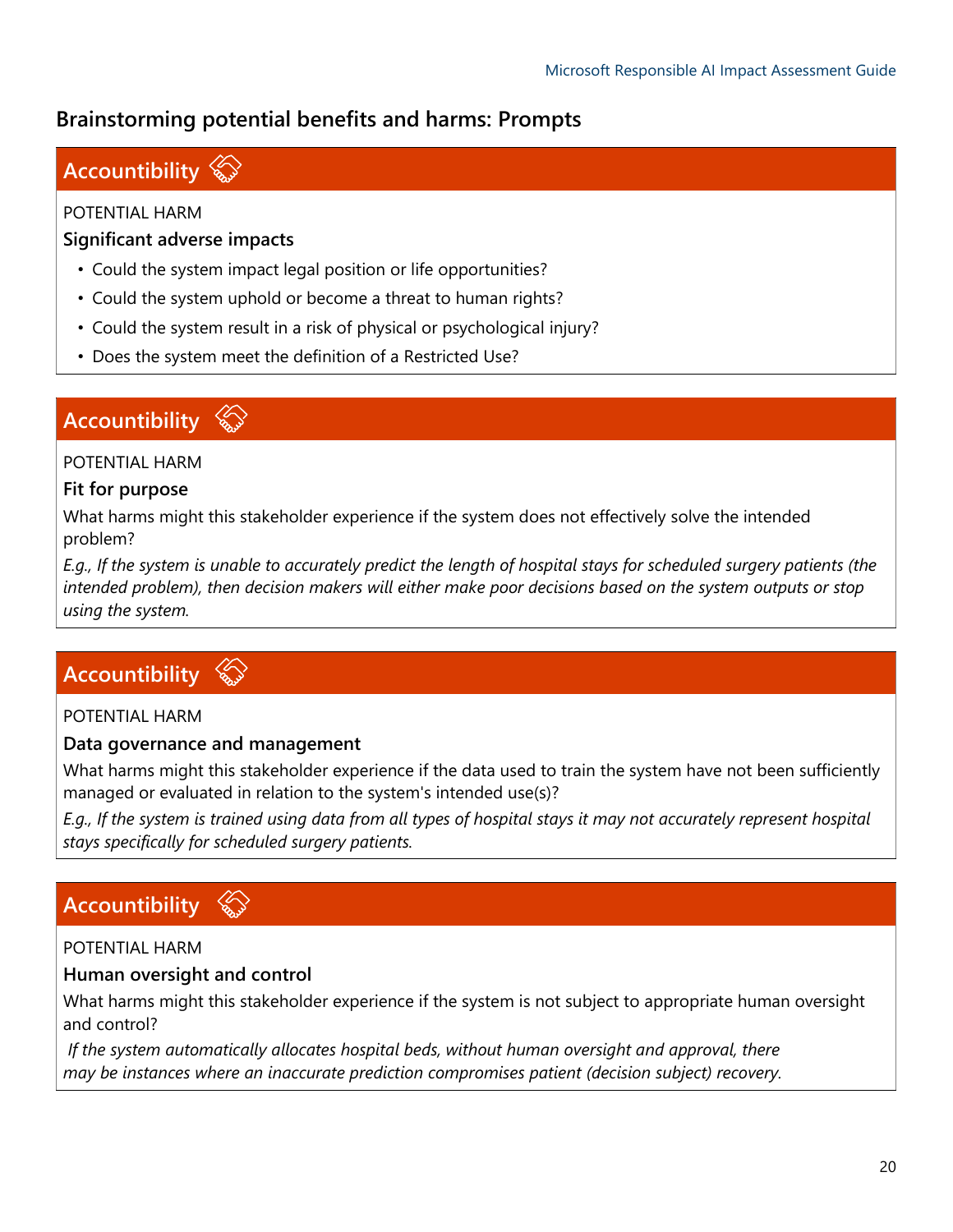### **Transparency**

### POTENTIAL HARM

### **Significant intelligibility**

What harms might this stakeholder experience if there is not enough information to make appropriate decisions about people, using the system's outputs?

*E.g., If the hospital staff (decision maker) do not understand how to interpret system outputs, a patient (decision subject) could be allocated a bed for a shorter amount of time impacting their ability to fully recover.* 

### **Transparency**  $\circledcirc$

### POTENTIAL HARM

### **Communication to stakeholders**

What harms might this stakeholder experience if they are unable to understand what the system can or cannot do?

*E.g., If the 'hospital management' (system deployer) doesn't understand what the system was designed to do, they might use the system in a way it was not intended to be used. An unsupported use of this system would be denying patients (decision subject) treatment based on system predictions.* 

### $\langle \odot \rangle$ **Transparency**

### POTENTIAL HARM

### **Disclosure of AI interaction**

What harms might this stakeholder experience if they are unaware that they are interacting with an AI system when that system impersonates human interaction or generates or manipulates image, audio or video content that could falsely appear to be authentic?

*E.g., While this harm does not apply to HEROS, it may apply to the system you are working on. It can be* deceptive for an AI chatbot to handle conversations with a user without any indication of it being an AI system. *It could also be deceptive for a system to create synthetic voice from input text with no indication that this is an AI system.*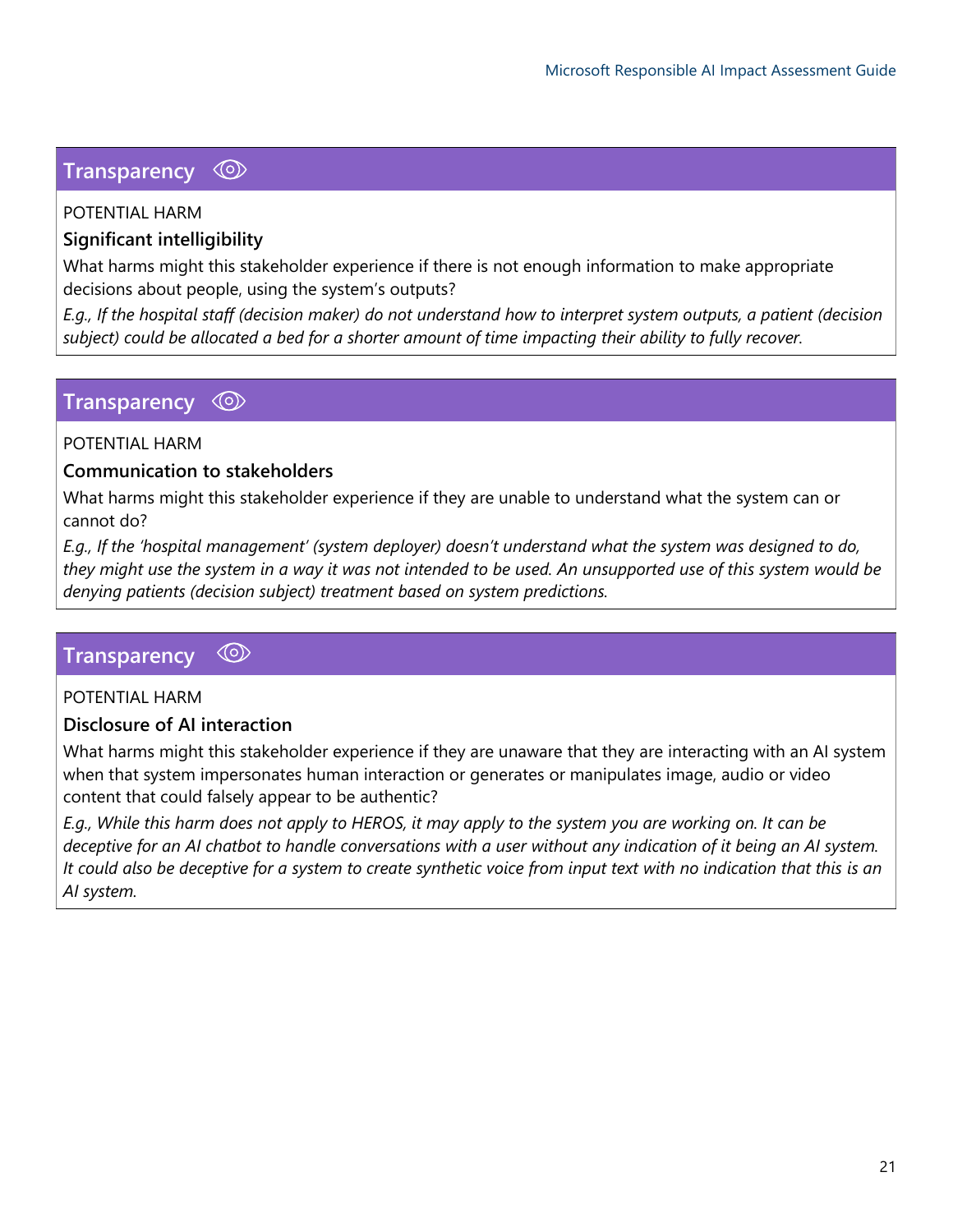### ॺढ़ **Fairness**

### POTENTIAL HARM

### **Quality of service**

How might the system perform better or worse for different demographic group(s) this stakeholder might identify as?

*While this harm does not apply to HEROS, it may apply to the system you're working on. AI systems may perform differently for different demographic groups. By evaluating system performance for different demographic groups, we can identify fairness harms to mitigate.*

### ठ∣ठ **Fairness**

### POTENTIAL HARM

### **Allocation**

Could the system recommend the allocation of resources or opportunities to a stakeholder differently based on their demographic group(s)?

*E.g., patients from 'low-income backgrounds' (demographic group) might have a history of short hospital stays*  for financial reasons. This may result in predictions for shorter stays even when they have severe health needs, *thereby impacting the patient's access to a hospital bed.*

### क∣क **Fairness**

### POTENTIAL HARM

### **Minimization of stereotyping, demeaning, or erasing outputs**

How might the system represent this stakeholder in ways that stereotype, erase, or demean them based on their demographic group(s)?

*E.g., if the system uses a binary gender classification (male/female) it would erase other gender identities.*

### **Reliability & Safety**

### POTENTIAL HARM

### **Reliability and safety guidance**

What harms might this stakeholder experience if the system performs unreliably or unsafely (e.g., models are incompletely trained, system operates outside of the acceptable ranges, or performs with unacceptable error rates)?

*E.g., If the system predicts the length of patient stay unreliably, then patients (decision subjects) might be in the hospital for longer than necessary, impacting their job security, or not long enough, impacting their recovery.*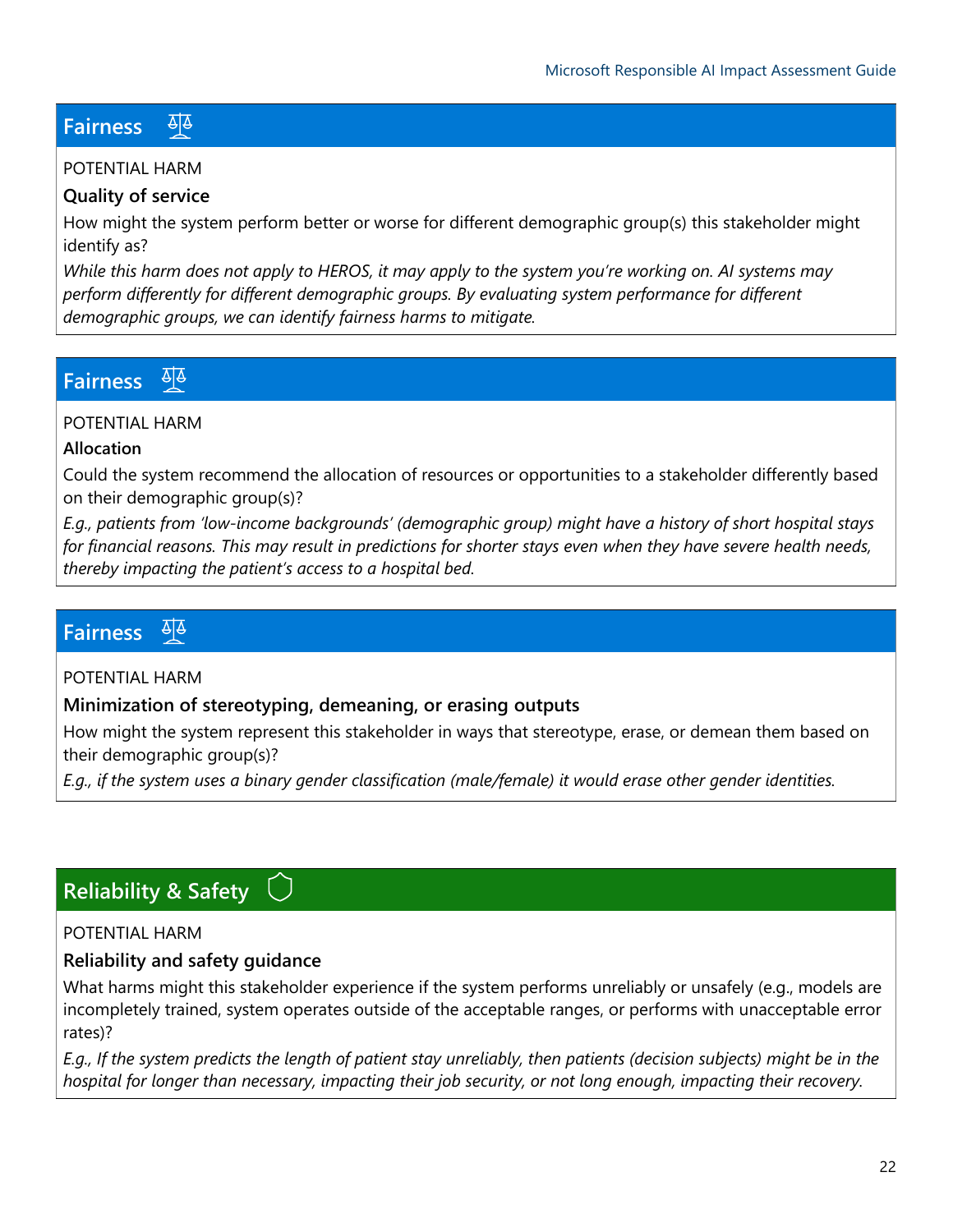# **Reliability & Safety**

### POTENTIAL HARM

### **Failures and remediations**

What harms might this stakeholder experience due to a predictable failure (e.g., false positives, false negatives, or other types of failures), or inadequately managing unknown failures once the system is in use? *E.g., In the event of an unexpected major system outage, the system may not work at all. This would be particularly problematic for the hospital in emergency situations.*

### **Reliability & Safety**

POTENTIAL HARM

### **Ongoing monitoring, feedback, and evaluation**

What harms might this stakeholder experience related to system changes and operation after release, especially related to identification of issues, maintenance, and improvement over time? *E.g., It's possible that practices within the hospital shift over time, and a model trained on the original data set could become less accurate over time. Predictions would be less reliable, potentially compromising* 

*patient (decision subjects) care.*

# **Inclusiveness**

POTENTIAL HARM

**Accessibility Standards**

Refer to the standards for compliance.

# **Privacy and Security**

POTENTIAL HARM **Microsoft Privacy Standard** Refer to the standard for compliance. **Microsoft Security Policy** Refer to the policy for compliance.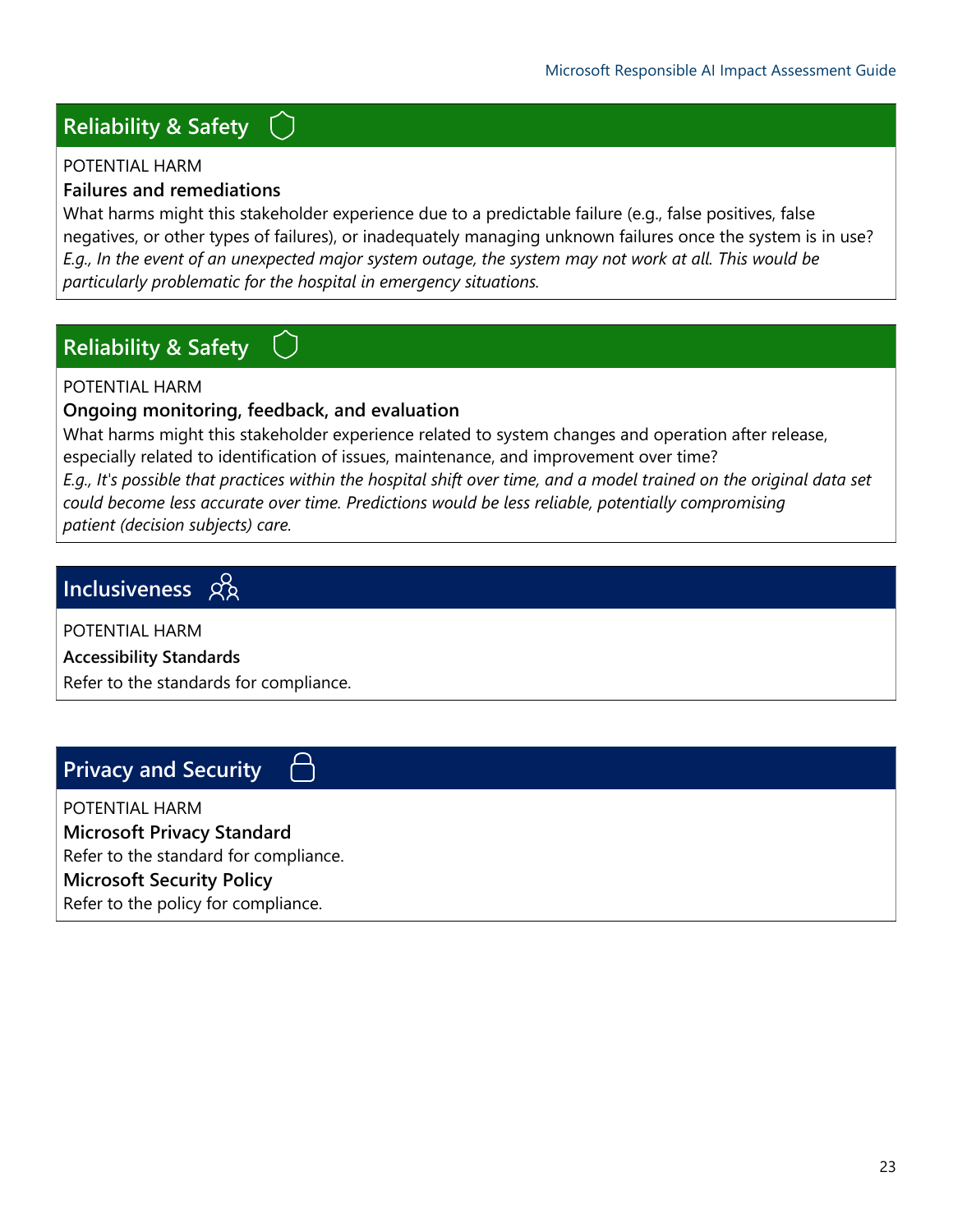# **Stakeholders for Goal-driven requirements from the Responsible AI Standard**

### **Guidance**

Certain Goals in the Responsible AI Standard require you to identify certain types of stakeholders. When a Goal applies to the system, list the specific stakeholder(s) associated with that Goal to meet the requirement.

### **FAQs**

### **What if a Goal does not apply to the system?**

In this case you can enter "N/A" in the response area.

### **What if I already listed these stakeholders in the previous section?**

If you used the stakeholder prompts earlier in this guide you likely already identified the Goal-based stakeholders. These specific questions are included in the Impact Assessment to ensure you meet the Goaldriven requirements for identifying stakeholders. It's okay to copy and paste the appropriate stakeholder from the previous section.

### **Examples**

### **Goal A5: Human oversight and control**

Stakeholders for Goal A5 include those who troubleshoot, manage, operate, oversee, or control the system during and after deployment. For these stakeholders, you should also describe their oversight and control responsibilities.

*E.g., for intended use #1 of HEROS, the A5 stakeholders include the hospital administrators and their development team. Their responsibilities include overseeing the day-to-day operations of the system and troubleshooting issues that arise.*

### **Goal T1: System intelligibility for decision-making**

This Goal only applies to AI systems when the intended use of the generated outputs is to inform decision making by or about people.

Stakeholders for Goal T1 include those who use the outputs to make decisions and those about whom decisions are made.

*E.g., for intended use #1 of HEROS, the T1 stakeholders include the hospital staff and patients.* 

### **Goal T2: Communication to stakeholders**

Stakeholders for Goal T2 include those who will make decisions about whether to employ the system for particular tasks and those who develop or deploy systems that integrate with this system.

*E.g., for intended use #1 of HEROS, the T2 stakeholders include hospital administrators.* 

### **Goal T3: Disclosure of AI interaction**

This Goal only applies to AI systems that impersonate interactions with humans, unless it is obvious from the circumstances or context of use that an AI system is in use and AI systems that generate or manipulate image, audio, or video content that could falsely appear to be authentic.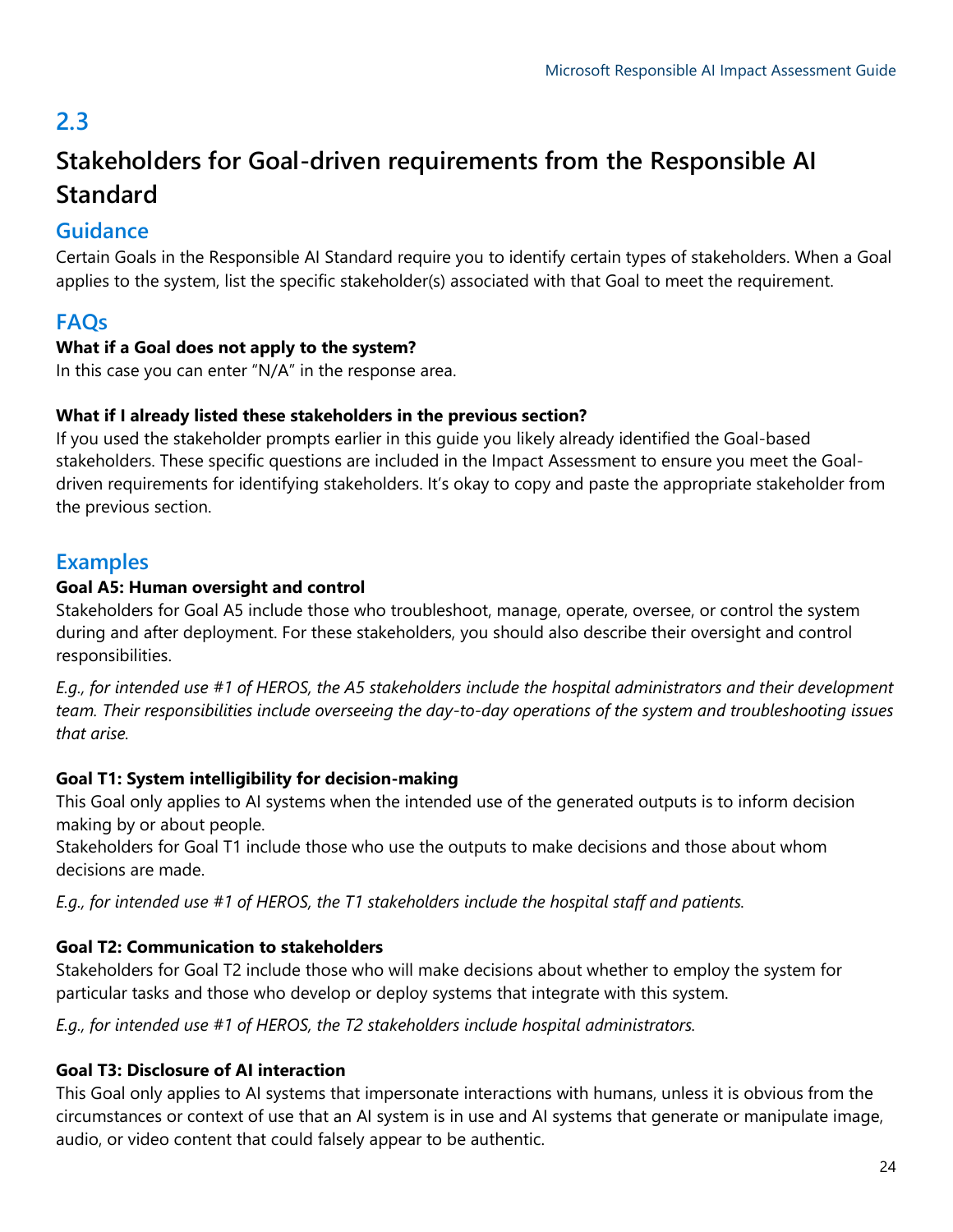Stakeholders for Goal T3 include those who will use or be exposed to the system. *This Goal does not apply to HEROS. But, for an AI system that impersonates a human in a chat bot, the T3 stakeholders might include the end user. For an AI system that creates synthetic audio from text for announcements in public spaces, the T3 stakeholders might include the general public.*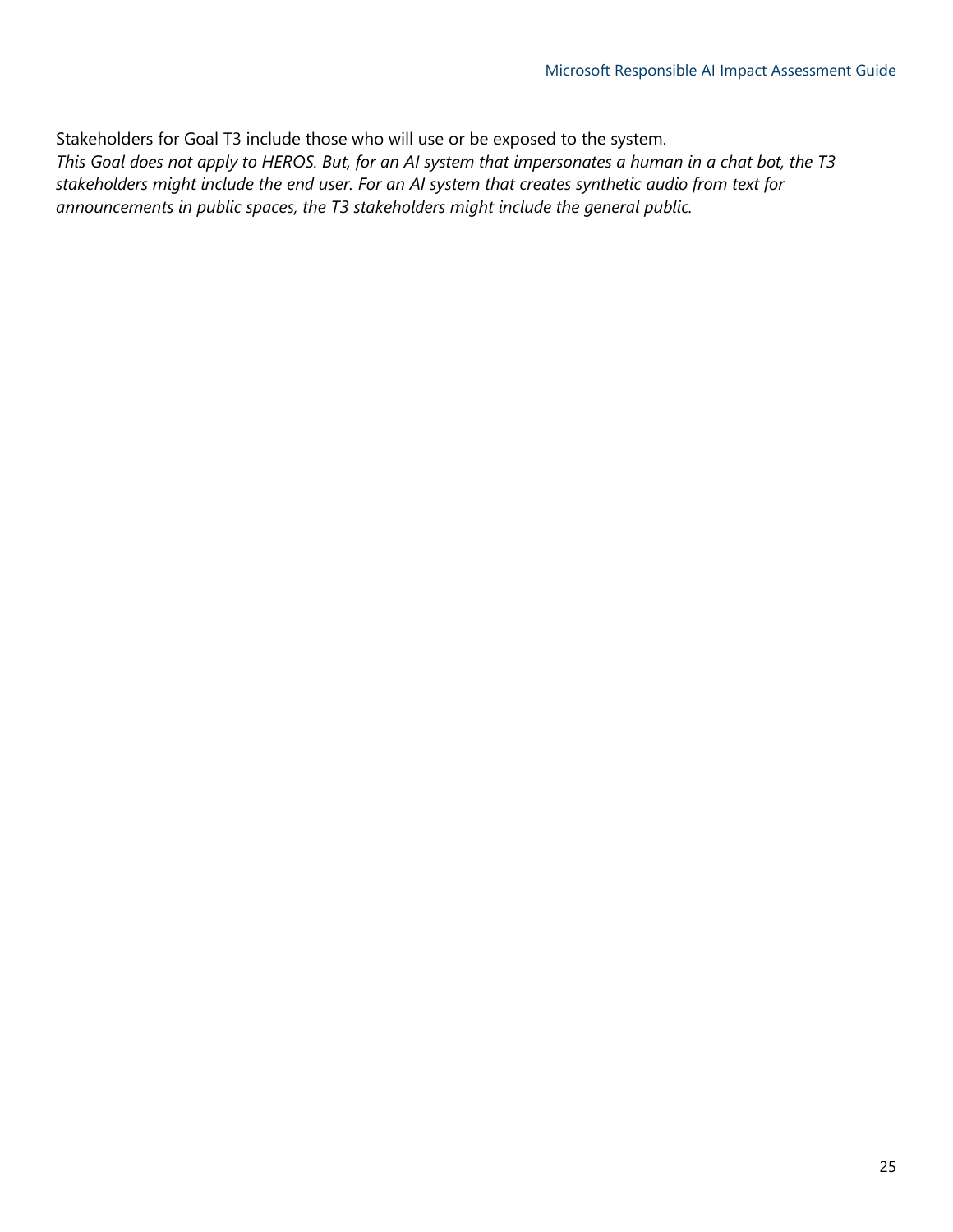# **Fairness considerations**

### **Guidance**

This section requires you to assess which of the Fairness Goals from the Responsible AI Standard apply to the system and identify which stakeholders should be considered for this Goal. After identifying the affected stakeholders you're asked to identify which demographic groups, especially marginalized groups, would be most at risk of experiencing a fairness harm.

To complete this section, please follow the process below:

- 1. Identify the relevant stakeholder(s) (e.g., end user, person impacted by the system, etc.).
- 2. Identify any demographic groups, including marginalized groups, that may require fairness considerations.
- 3. Prioritize these groups for fairness consideration and explain how the fairness consideration applies.

**Demographic groups** can refer to any population group that shares one or more particular demographic characteristics. Depending on the AI system and context of deployment, the list of identified demographic groups will change.

**Marginalized groups** are demographic groups who may have an atypical or even unfair experience with the system if their needs and context are not considered. May include minorities, stigmatized groups, or other particularly vulnerable groups. Additionally, marginalized groups can also include children, the elderly, indigenous peoples, and religious minorities. Groups to include for consideration will depend in part on the geographic areas and intended uses of your system.

### **Goal F1: Quality of Service**

*Applies to:* AI systems when system users or people impacted by the system with different demographic characteristics might experience differences in quality of service that Microsoft can remedy by building the system differently.

*E.g., a system that uses natural language processing may perform differently for users who speak supported languages as a second language or who speak less common varieties of a language.* 

### **Goal F2: Allocation of resources and opportunities**

*Applies to:* AI systems that generate outputs that directly affect the allocation of resources or opportunities relating to finance, education, employment, healthcare, housing, insurance, or social welfare.

*E.g., an automated hiring system that exhibits bias against hiring certain demographic groups (e.g., women).* 

### **Goal F3: Minimization of stereotyping, demeaning, and erasing outputs**

*Applies to:* AI systems when system outputs include descriptions, depictions, or other representations of people, cultures, or society.

*E.g., a system that uses natural language processing to generate text for images may under-represent particular groups. Such an example is if the system generated the caption of "CEO" only for white males.*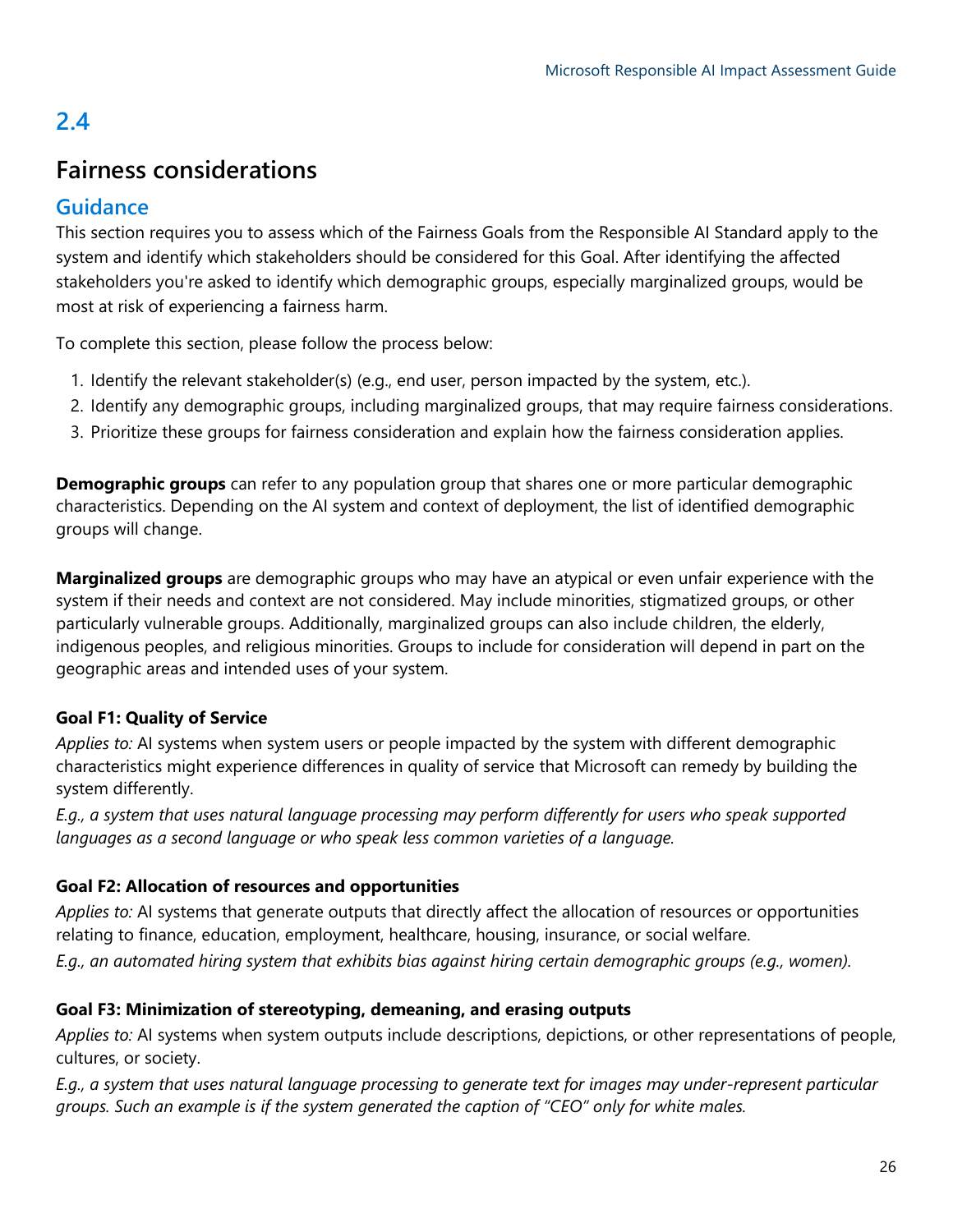# $2.5 - 2.8$

# **Technology readiness assessment, task complexity, role of humans, and deployment environment complexity**

### **Guidance**

Your responses to these questions will help potential reviewers understand important details about how the system has been evaluated to date, what type of tasks the system is designed to execute, how humans interact with the system, and how you plan to deploy the system.

### **Examples**

See Impact Assessment Template for inline examples.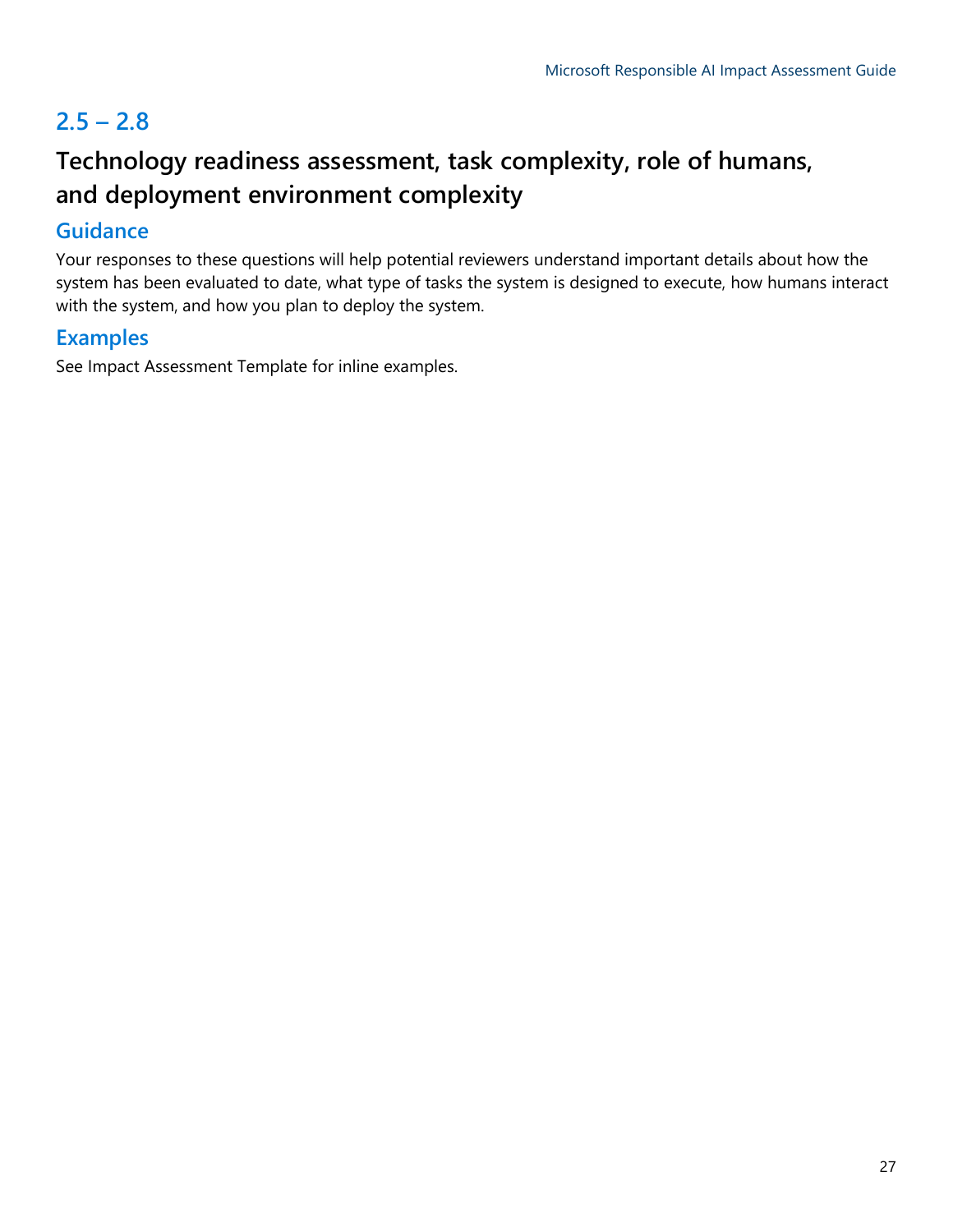# **Section 3** Adverse impact

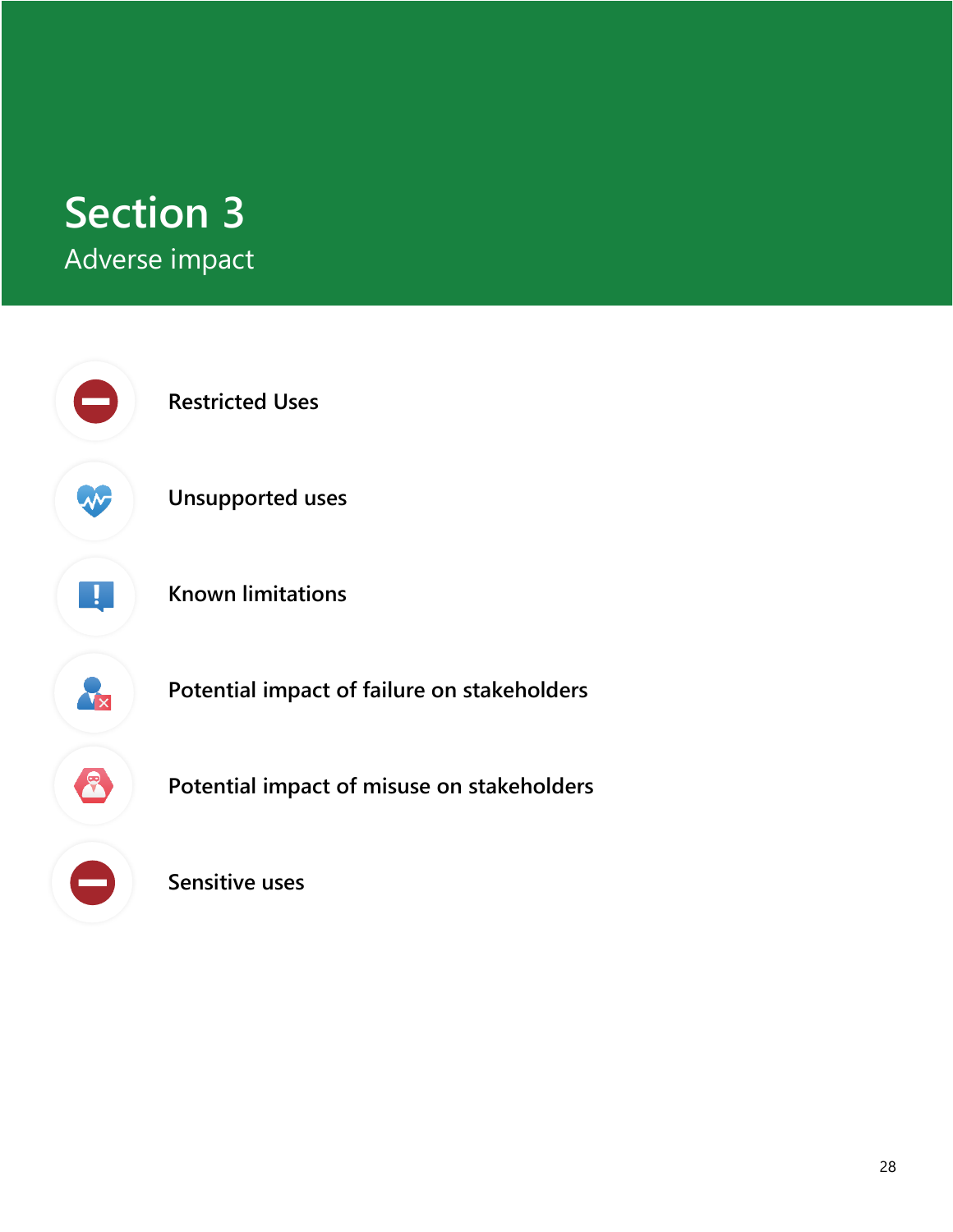# **Thinking through adverse impact**

### **Guidance**

Even the best systems have limitations, fail sometimes, and can be misused. Consider known limitations of the system, the potential impact of failure on stakeholders, and the potential impact of misuse.

### **Prompts**

- Try thinking from a hacker's perspective.
- Consider what a non-expert might assume about the system.
- Imagine a very negative news story about the system. What does it say?

# **3.1**

# **Restricted uses**

### **Guidance**

Certain uses of AI technology at Microsoft are restricted. The list of Restricted Uses evolves periodically, so it's necessary to consult the list of Restricted Uses and their definitions each time you complete or review an Impact Assessment and follow the guidance for any Restricted Use.

# **3.2**

# **Unsupported uses**

### **Guidance**

Some of the potential uses of the system fall outside of the scope of an intended use. Unsupported uses can include:

- Reasonably foreseeable uses for which the system was not designed or evaluated
- Uses that we recommend customers avoid

### **Examples**

A system that uses computer vision to recognize handwritten text was not designed or tested to verify the authenticity of signatures on forms.

A recommendation system that can be tailored to a customer's specific needs was not designed to make recommendations in sensitive domains like healthcare or finance.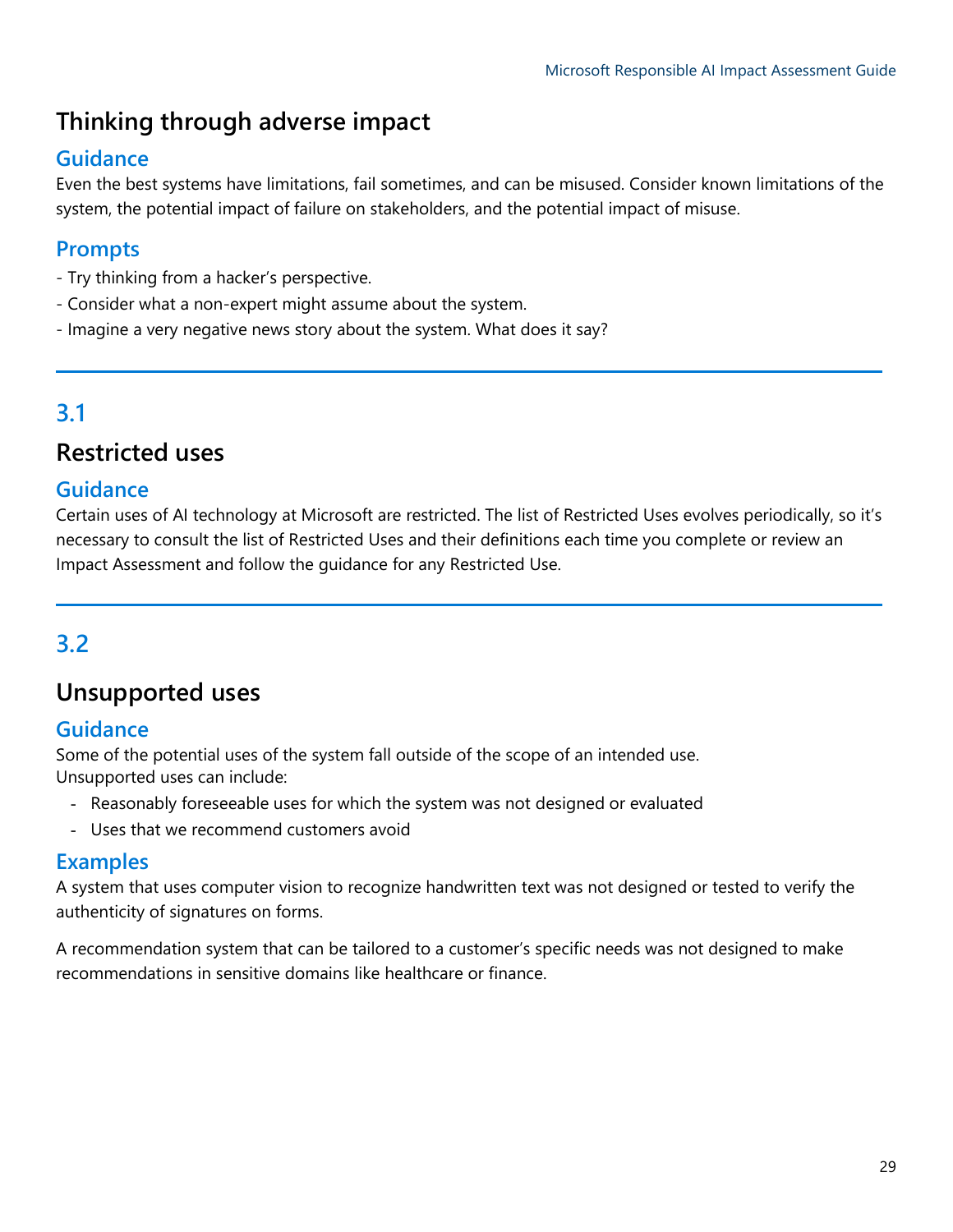# **Known limitations**

### **Guidance**

Every system will have limitations. Describing those limitations will ensure that the system is used for its intended purposes.

### **Examples**

A system that translates speech to text will perform poorly in a noisy environment where several people in the proximity of the user are speaking.

A system that uses natural language processing may perform poorly for non-native speakers of a supported language.

### **Prompts**

- Are there conditions in the deployment environment that would affect the system's performance?
- Are there types or ranges of input that are not suited for the system?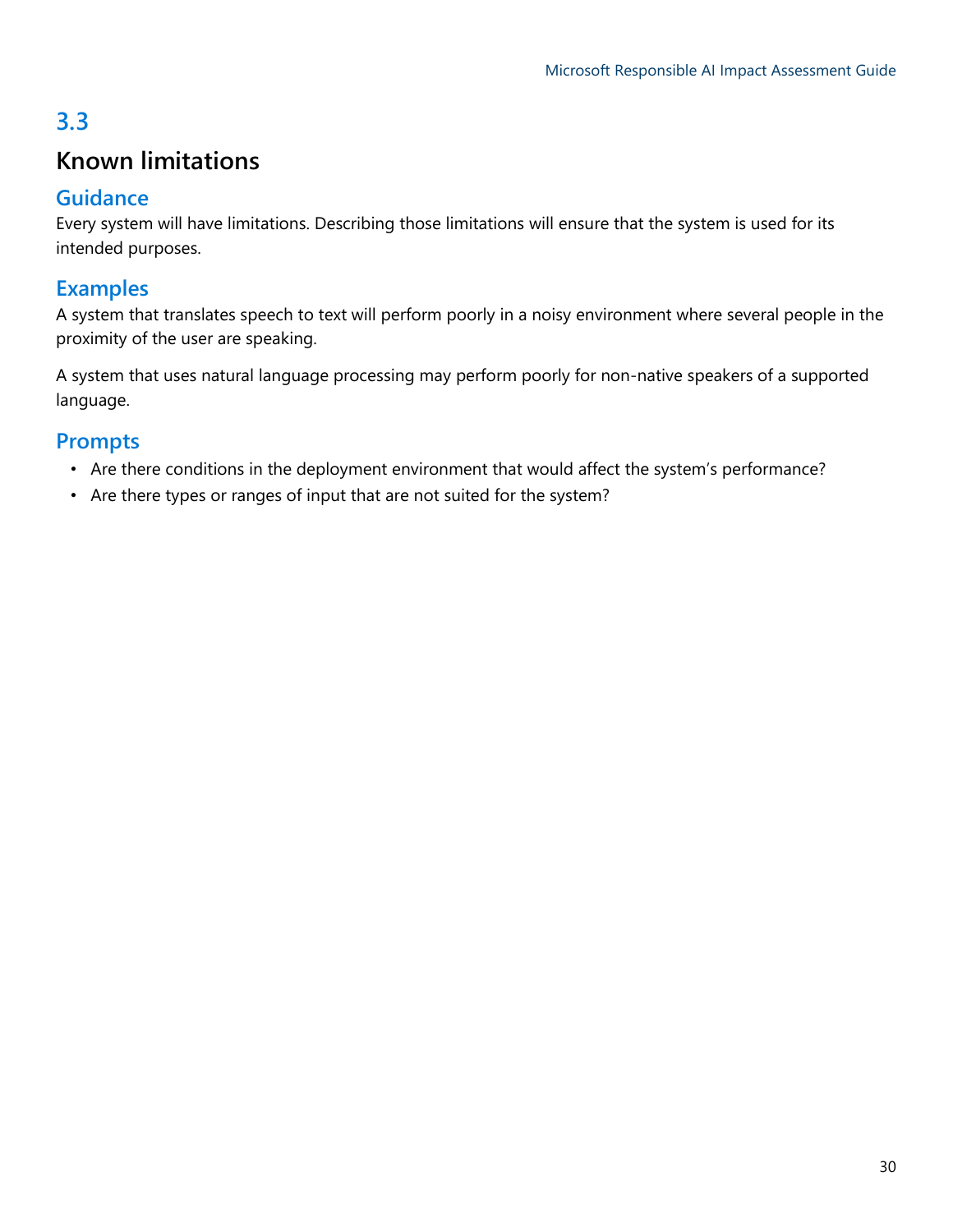# **Potential impact of failure on stakeholders**

### **Guidance**

We should anticipate known failures and understand how they might impact stakeholders.

Define and document the predictable failures, including false positive and false negative results, and how they would impact stakeholders. Consider how system failures would manifest in each of the identified intended uses and for the system as a whole. Consider how reliability, accuracy, scope of impact, and failure rates of components and the overall system may impact appropriate use. Identify and document whether the likelihood of failure or consequences of failure differ for any marginalized groups. When serious impacts of failure are identified, note them in the summary of impact as a potential harm.

### **Prompts**

- What are the predictable failures of this system?
- How would a false positive impact stakeholders?
- How would a false negative impact stakeholders?
- Does the likelihood or consequence of failure differ for any marginalized groups?

### **Examples**

**Example for:** A *system that scans web content and blocks suspicious websites:*

| What are the predictable failures of this system?  | False positives, false negatives, and major system outages.                                                                                           |
|----------------------------------------------------|-------------------------------------------------------------------------------------------------------------------------------------------------------|
| How would a false positive<br>impact stakeholders? | A website is labeled suspicious and blocked incorrectly.<br>The end user can't access legitimate content, and the<br>website owner will lose traffic. |
| How would a false negative                         | A website that should have been blocked is not and end                                                                                                |
| impact stakeholders?                               | users are exposed to malicious content.                                                                                                               |
| Does the likelihood or consequence of failure      | In the case of false negatives, the effects could be more                                                                                             |
| differ for any marginalized groups?                | harmful to minors.                                                                                                                                    |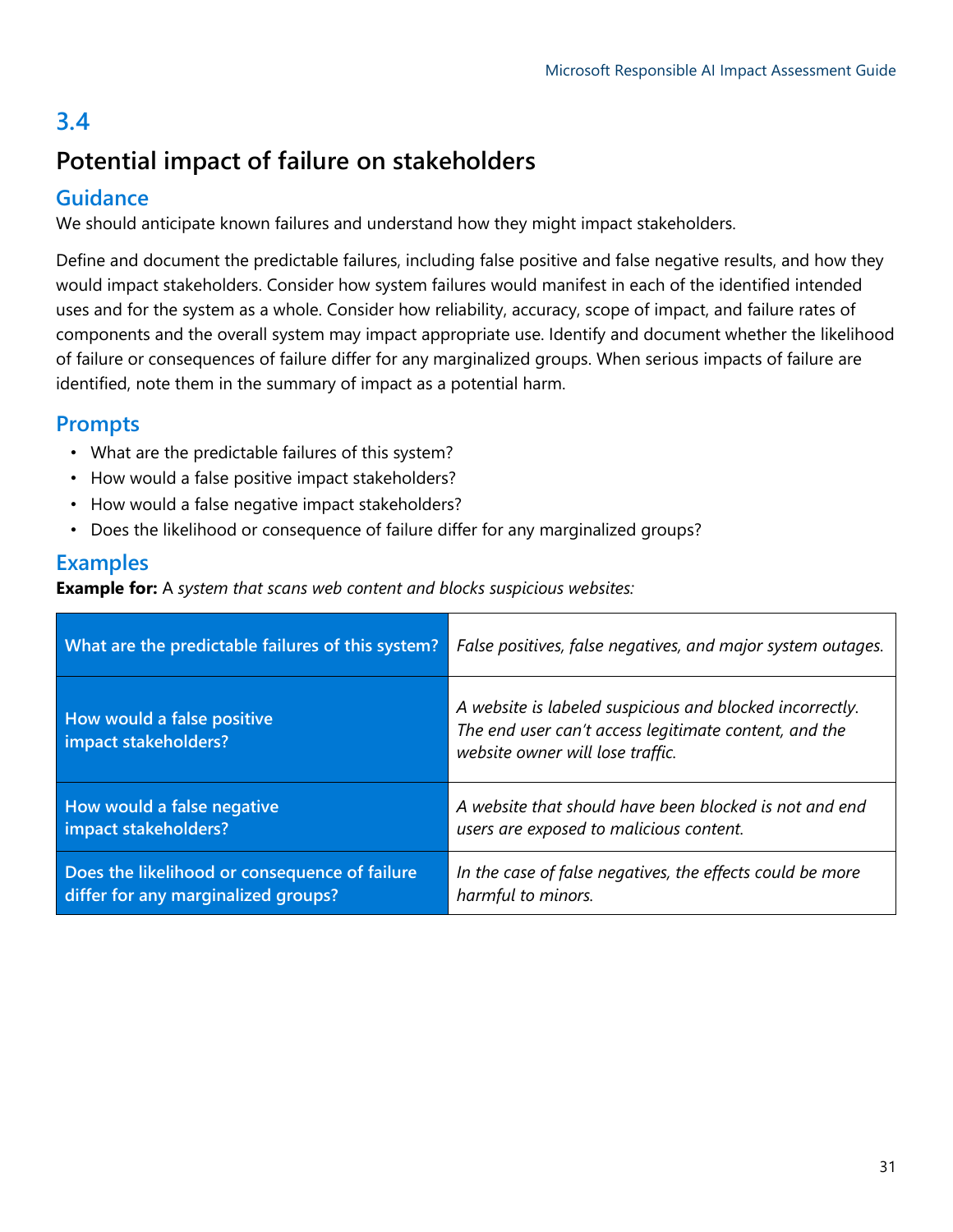# **Potential impact of misuse on stakeholders**

### **Guidance**

Every system could be intentionally or unintentionally misused. It is important to understand what misuse could be for the system and how that misuse may impact stakeholders.

### **Prompts**

- How could someone misuse the system?
- How would misuse impact stakeholders?
- Do the consequences of misuse differ for any marginalized groups?

### **Examples**

**Example for:** *A system that scans web content and blocks suspicious websites:*

|                                                                      | Misuse #2                                                                  | Misuse #2                                                                                              |
|----------------------------------------------------------------------|----------------------------------------------------------------------------|--------------------------------------------------------------------------------------------------------|
| How could someone misuse the<br>system?                              | Malicious actors could figure<br>out how to evade the detection<br>system. | Website owners could figure out<br>how to trigger warnings on<br>competitors' websites.                |
| How would misuse impact<br>stakeholders?                             | End users would be exposed to<br>malicious content more<br>frequently.     | Competitors would be improperly<br>flagged by the system and receive<br>fewer visits and less traffic. |
| Do the consequences of misuse<br>differ for any marginalized groups? | The effects could be more<br>harmful to minors.                            |                                                                                                        |

# **3.6**

### **Sensitive uses**

### **Guidance**

If you are designing, developing, or deploying AI systems that could be applied in Sensitive Use scenarios, report those to the Office of Responsible AI as early as possible.

Compare the uses and misuses of the system with the triggers for Sensitive Uses. If any of the uses meet any of the triggers for a Sensitive Use, report them to the Office of Responsible AI.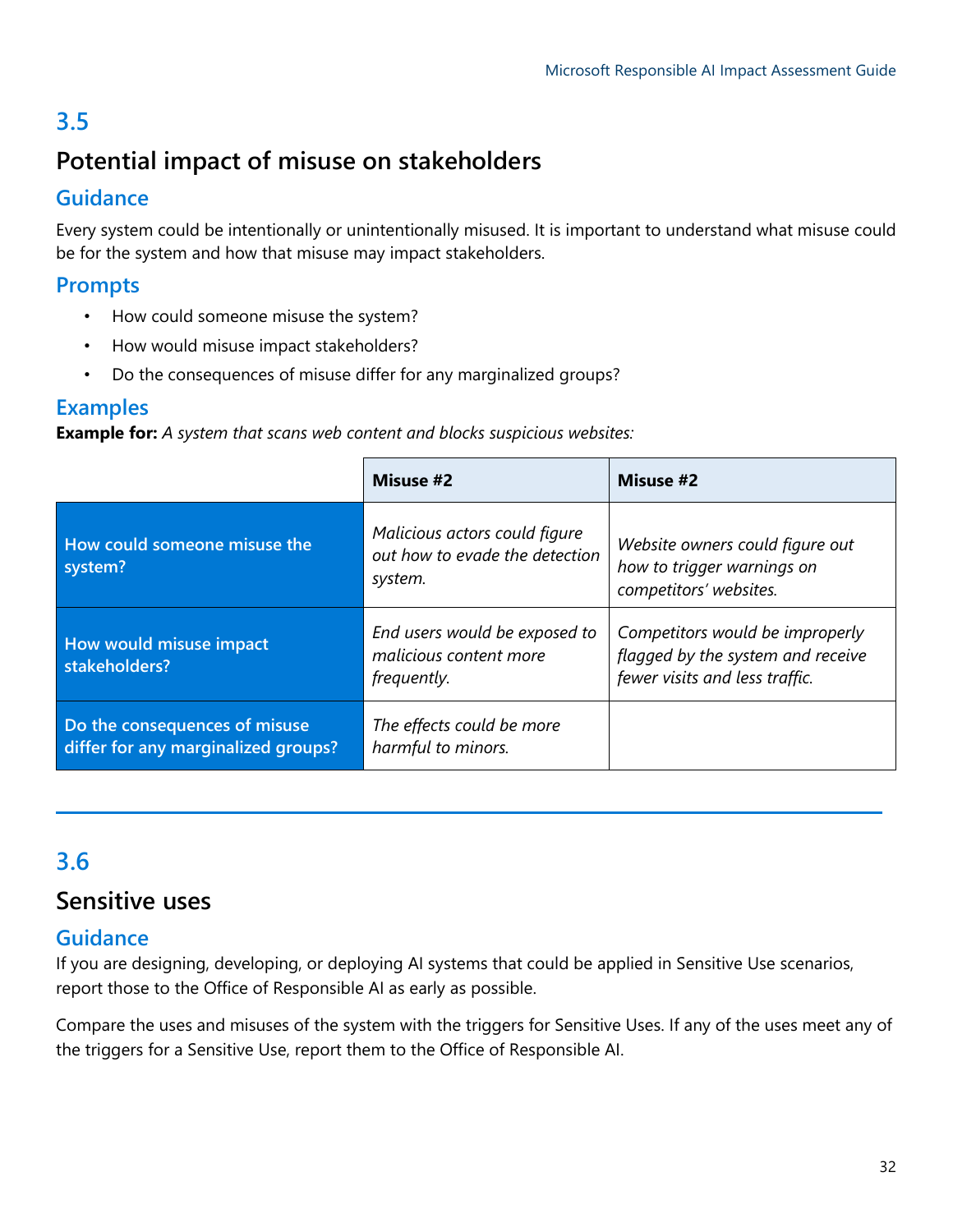# **Section 4** Data requirements



**Pre-defined data sets**

**Data requirements**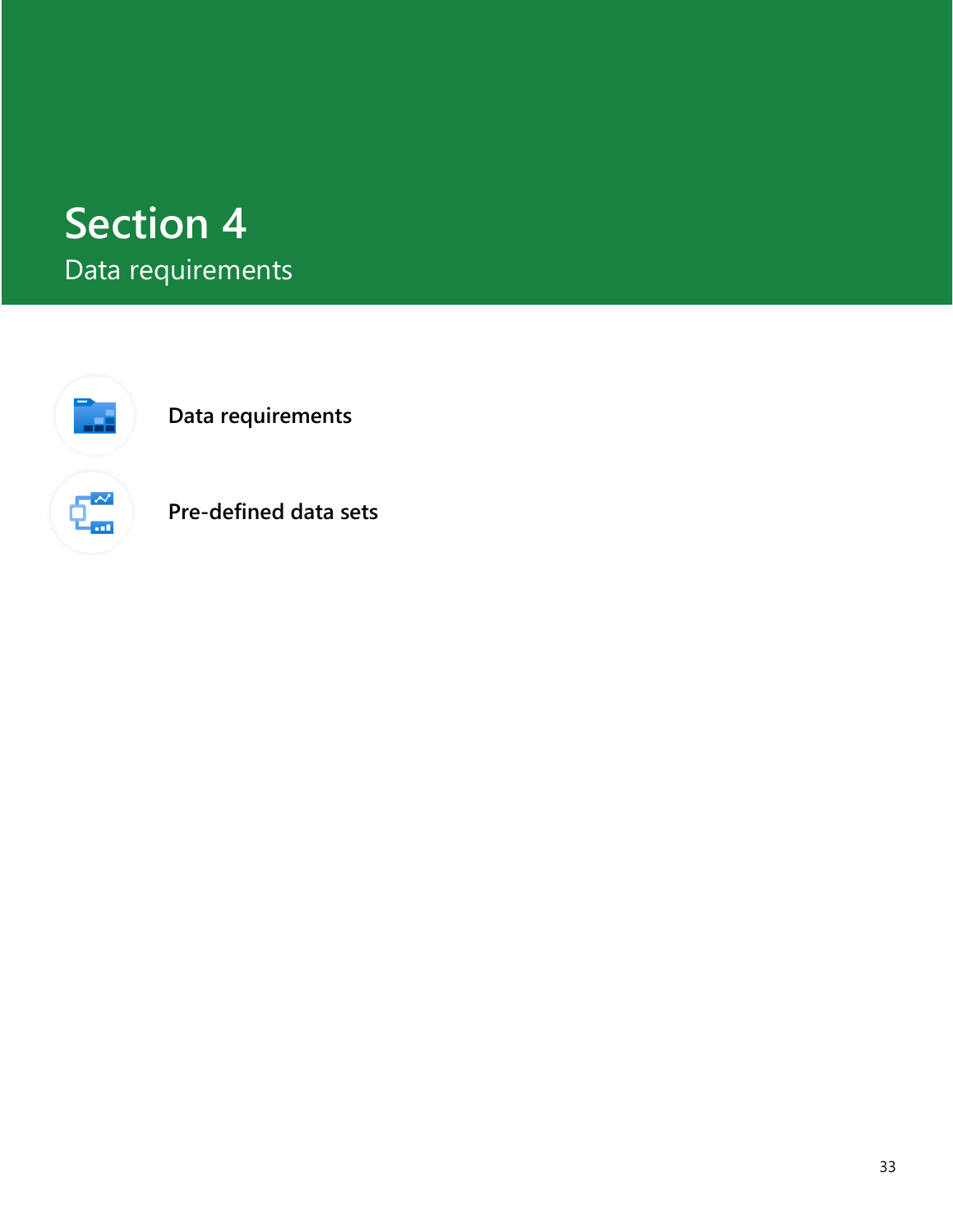# **Data requirements**

### **Guidance**

Define and document data requirements for training, validating, and testing the system with respect to the system's intended uses, stakeholders, and the geographic areas where the system will be deployed.

# **4.2**

# **Existing data sets**

### **Guidance**

If you plan to use existing data sets to train, validate, or test the system, assess the quantity and suitability of available data sets that will be needed by the system in relation to the data requirements defined in 4.1.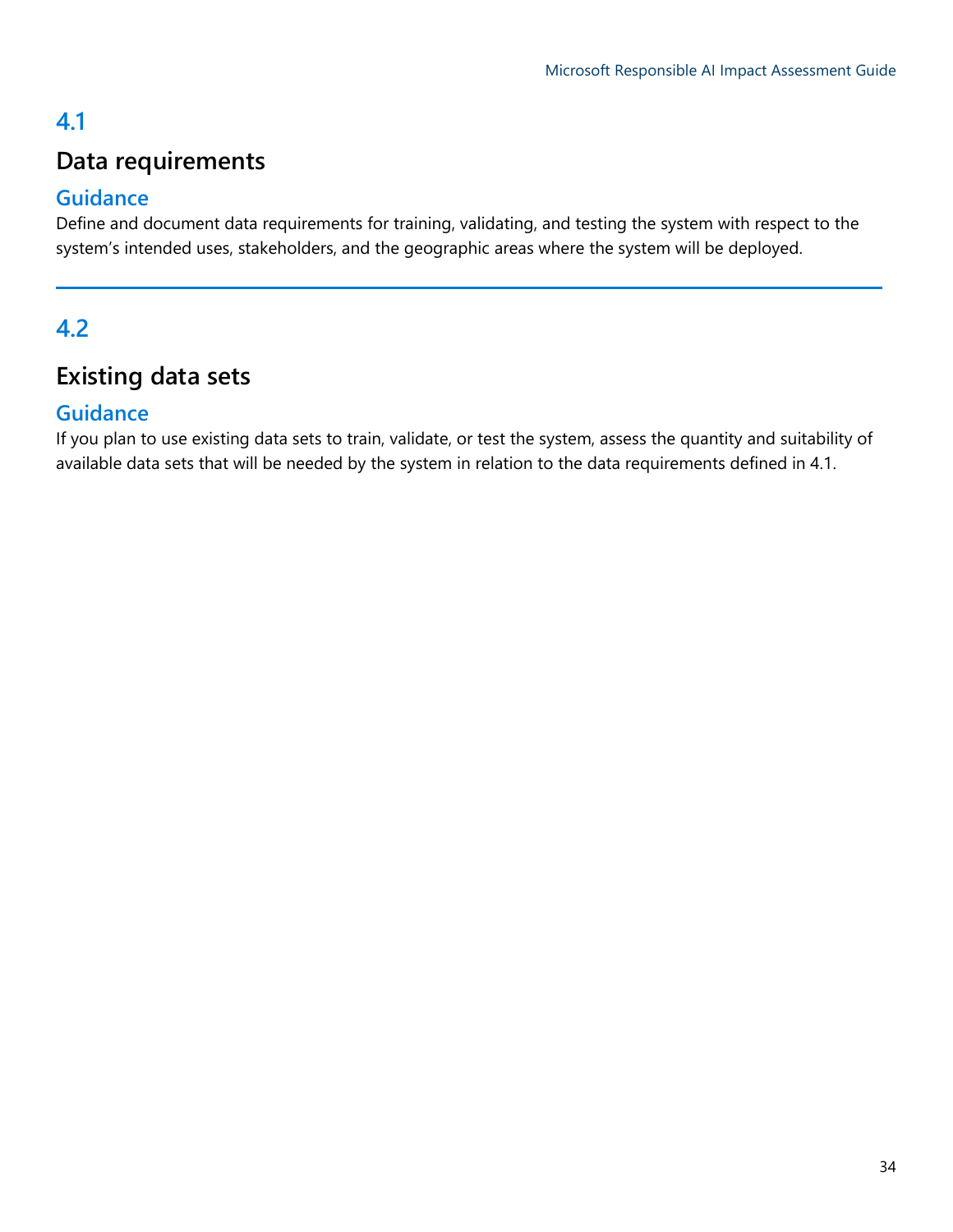# **Section 5** Summary of impact

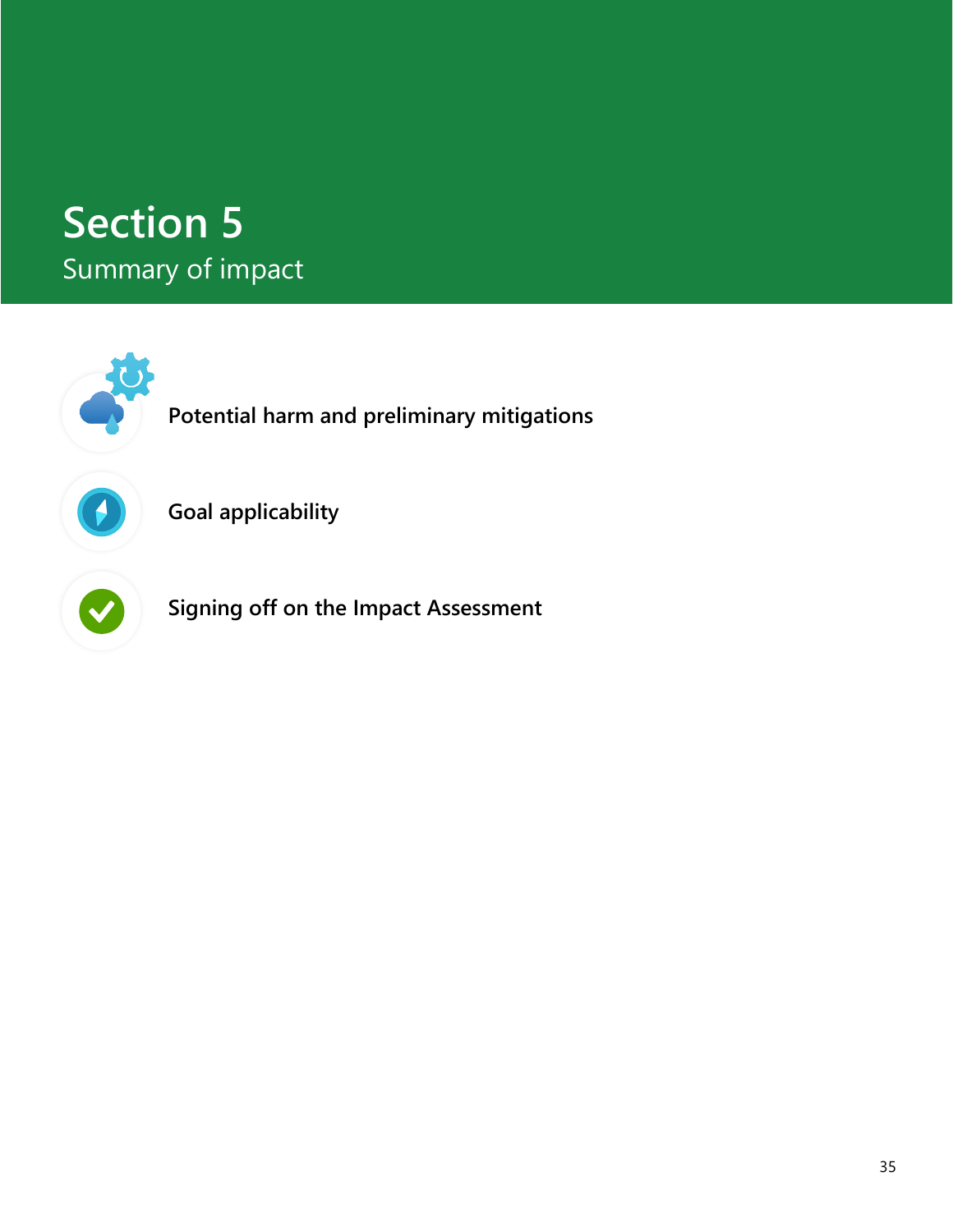# **Potential harms and preliminary mitigations**

### **Guidance**

This table will help reviewers understand how the system's potential harms will be addressed (either through complying with the Responsible AI Standard or through other mitigations).

# **Mitigating potential harms:** Activity

### **Steps**

**1)** Collect the harms you previously identified throughout the Impact Assessment in this table (check your stakeholder table, fairness considerations, adverse impact section, and any other place you described potential harms).

**2)** For each potential harm, use the mitigations prompts in this section to understand if one or more of the Goals from the Responsible AI Standard can serve as a mitigation.

• If a Goal can serve as a mitigation to a harm, copy and paste the mitigation text in the second column of the table. Then, document the team's plan for how to implement this mitigation in the design of the system in the third column of the table.

**3)** After completing step 2 for each harm, discuss the harms that remain unmitigated with your team and develop mitigations for those in the table.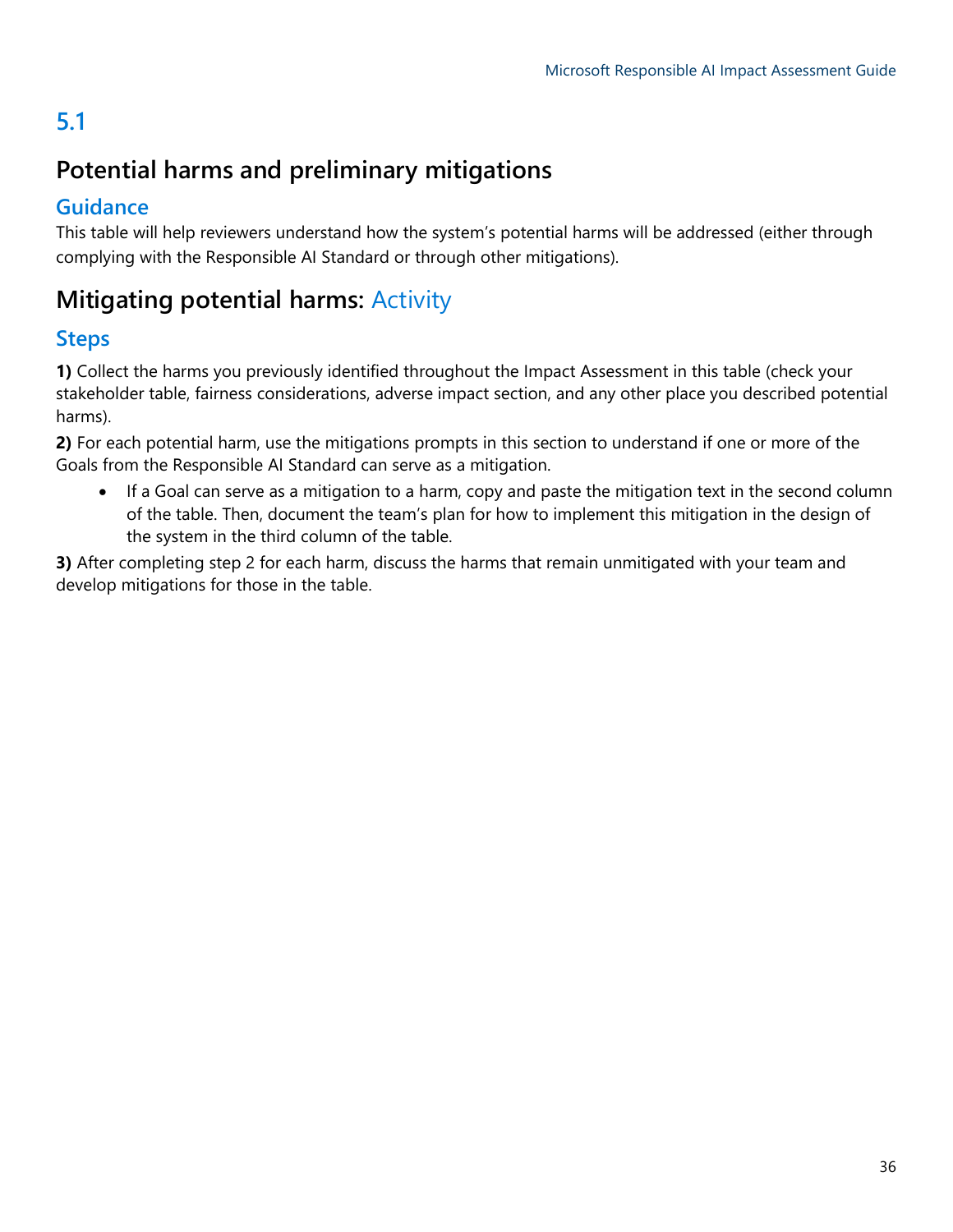# **Case Study:** Hospital Employee and Resource Optimization System (HEROS)

The team started by listing all the relevant potential harms identified in the Impact Assessment in the first column of the table.

The first harm in the list was from the fairness evaluation: "Patients from low-income backgrounds might have a history of short hospital stays for financial reasons. This may result in predictions for shorter stays and impact the patient's access to a hospital bed." The team read the prompts (on the following pages) evaluating what kind of harm this was and what would be appropriate mitigations. The team identified two prompts for harms mitigations that aligned well with their harm: F1 which describes differences in system performance for specific demographic groups, and F2 which refers to allocation and differences across stakeholder groups. The team read both sets of mitigations and discussed how to apply them to the system. Both prompts refer to "evaluating the datasets and the system then modifying the system to avoid differences in performance and allocation." Since the system's intended use is to allocate healthcare resources, F2 is the best fit for this potential harm. They recorded the appropriate mitigation and strategy in the Impact Assessment.

|                                             | <b>Describe the</b><br>potential harm                                                                                                                                                                                            | <b>Corresponding Goal from the</b><br><b>Responsible AI Standard</b><br>(if applicable)                                                                                                                                                   | <b>Describe your initial ideas</b><br>for mitigations or explain<br>how you might implement the<br>corresponding Goal in<br>the design of the system                                                                                                                                               |
|---------------------------------------------|----------------------------------------------------------------------------------------------------------------------------------------------------------------------------------------------------------------------------------|-------------------------------------------------------------------------------------------------------------------------------------------------------------------------------------------------------------------------------------------|----------------------------------------------------------------------------------------------------------------------------------------------------------------------------------------------------------------------------------------------------------------------------------------------------|
| <b>Prompts and discussion</b>               | <b>Potential Harm:</b><br>Patients from 'low-income<br>backgrounds' might have a<br>history of short hospital stays<br>for financial reasons.                                                                                    | F2<br>F1<br><b>OR</b><br>40<br>40                                                                                                                                                                                                         | <b>Mitigation strategy</b><br>for this system:<br>Evaluate fairness for this<br>demographic group by comparing<br>the system's performance for this<br>group to the system's<br>performance for other groups.                                                                                      |
| $\vee$<br>$\leq$<br>Impact assessment table | Patients from 'low-income<br>backgrounds' might have a<br>history of short hospital stays<br>for financial reasons. This<br>may result in predictions for<br>shorter stays and impact<br>the user's access to a<br>hospital bed. | <b>F2</b> - This harm is mitigated by<br>evaluating the data sets and the<br>system then modifying the system<br>to minimize differences in the<br>allocation of resources and<br>opportunities between identified<br>demographic groups. | Evaluate the dataset and system<br>performance for the demographic<br>group of patients from low-<br>income communities. If we detect<br>disparities in hospital stay length<br>predictions or the allocation of<br>resources, we will reassess the<br>system design to minimize<br>the disparity. |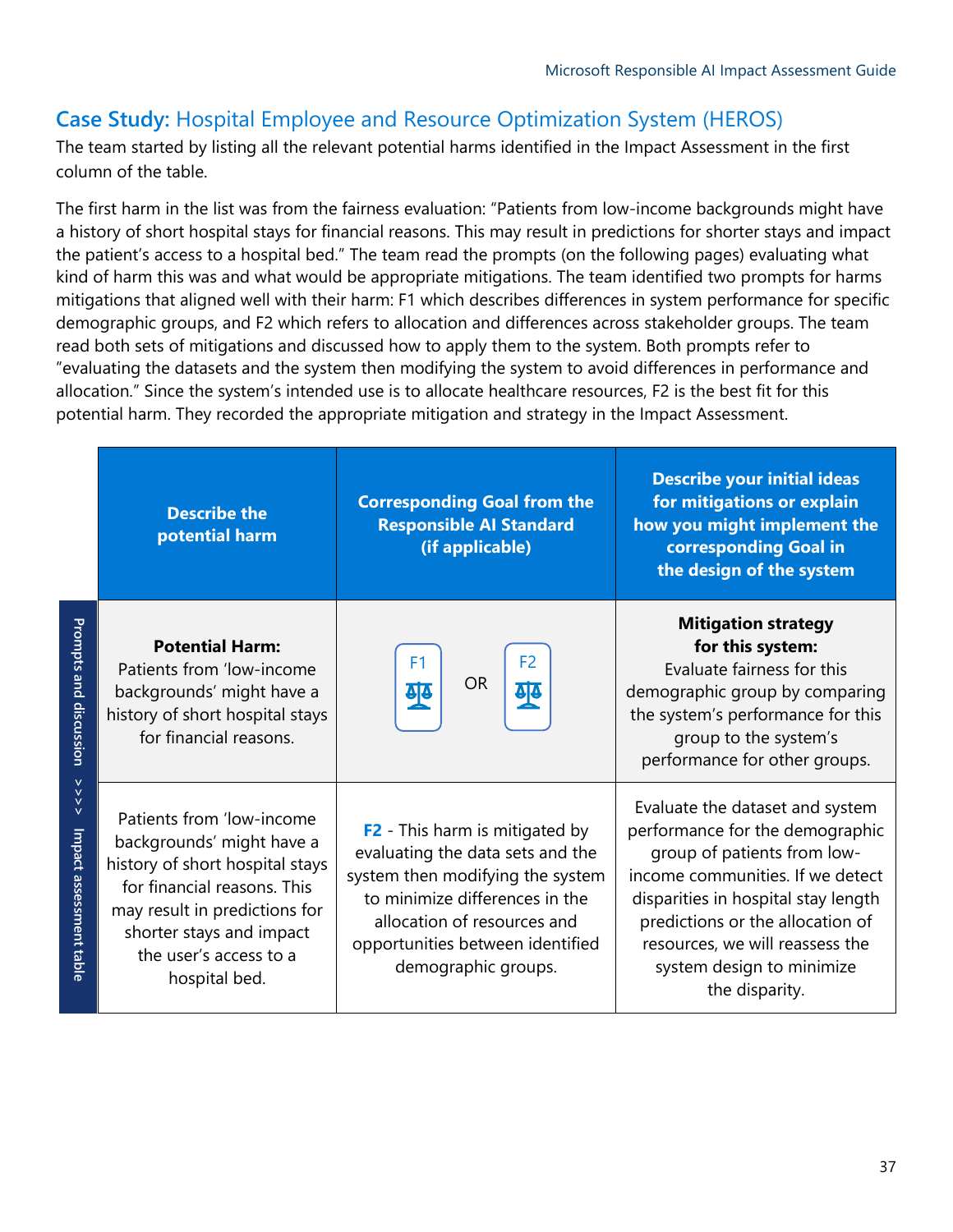### **Harms mitigation: Accountability prompts**

*The requirements from each respective Goal are the expected mitigation for the relevant harm.*

# **Prompt**

**Is this harm the result of a consequential impact on legal position or life opportunities; risk of physical or psychological injury; a threat to human rights; or a Restricted Use?**

### **Could this harm be mitigated by clarifying the problem to be solved by the system and communicating evidence that the system is fit for purpose to stakeholders?**

**Is this harm the result of data that has not been sufficiently managed or evaluated in relation to the system's intended use(s)?**

**Could this harm be mitigated if the system had adequate human oversight and control?**

*If you answer yes to any of the prompts, enter the corresponding mitigation(s) below the prompt in the second column of table 5.1 in the Impact Assessment Template.*

### **Goal A2: Goal A3: Goal A4: Goal A5: Oversight of Fit for purpose Data governance Human oversight significant adverse and control and management** *This Goal applies to*  **impacts** *all AI systems. This Goal applies to This Goal applies to This Goal applies to all AI systems. all AI systems. all AI systems.* This harm is This harm is This harm can be mitigated by Harms that result assessing whether mitigated by mitigated by from Sensitive Uses the system is fit for ensuring that data modifying system must be mitigated purpose for this used to train the elements (like by guidance received intended use by system is correctly system UX, features, from the Office of providing evidence, processed and educational Responsible AI's recognizing that appropriate based materials, etc.) so Sensitive Uses team. there may be many on the intended use, that the relevant Please report your valid ways in which stakeholders, and stakeholders can system as Sensitive to solve the problem. geographic areas. effectively Use. For Restricted understand and fulfill Uses, see guidance their oversight here. responsibilities. *For example, a system For example, a facial For example, a system For example, a system that diagnoses a medical that recommends that predicts the length of recognition system that condition based on video diagnoses based on a estimates an individual's hospital stays was trained recordings of a patient in a patient's medical history age is not suitable for on data from UK specific orientation. If the triggers the sensitive use verifying the legal age of hospitals. To use this patient is not in the required category: risk of physical an individual for the sale system in other orientation, the system may or psychological injury. To of controlled substances. geographic areas the misdiagnose the patient. To mitigate this potential system should be mitigate this potential harm harm, we must seek the system can ensure the retrained with data from patient is in the correct guidance from the hospitals in the orientation during the image Sensitive Uses team to appropriate geographic preprocessing stage and alert understand how best to locations. a technician when the patient design the system to needs to be reoriented. minimize such errors.*

# Mitigation **Example Mitigation**

Example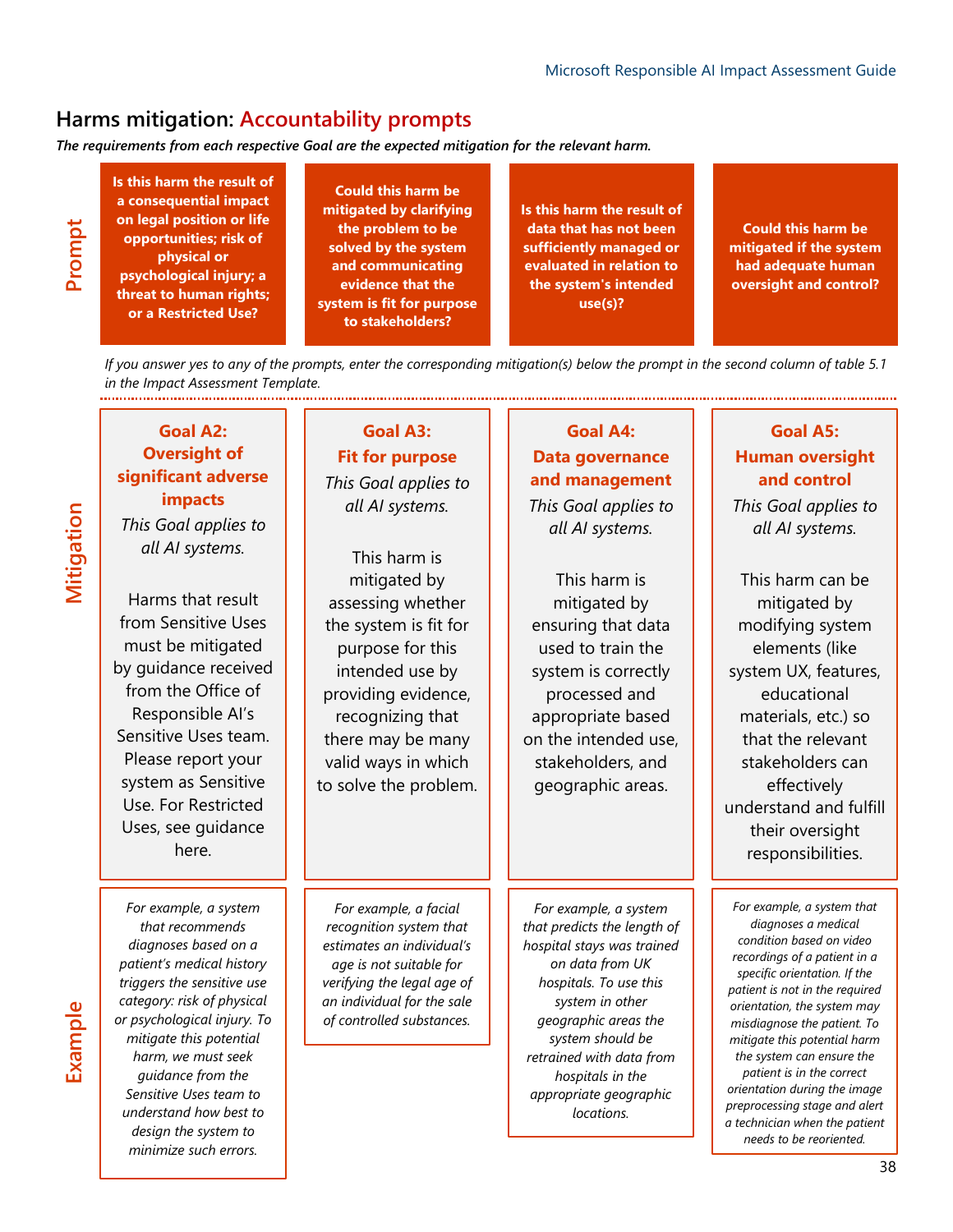### **Harms mitigation: Transparency prompts**

*The requirements from each respective Goal are the expected mitigation for the relevant harm.*

**Prompt**

**Is this harm the result of inadequate intelligibility of system outputs?**

**Could this harm be mitigated by a better understanding of what the system can or cannot do?**

**Is this harm the result of users not understanding that they are interacting with an AI system or AI-generated content?** 

*If you answer yes to any of the prompts, enter the corresponding mitigation(s) below the prompt in the second column of table 5.1 in the Impact Assessment Template.*

**System intelligibility for decision making** *This Goal applies to AI systems when the intended use of the generated outputs is to inform decision making by or about people.* 

**Goal T1:** 

This harm is mitigated by designing system elements (like system UX, features, educational materials, etc.) so that the affected stakeholders can interpret system behavior effectively.

**Goal T2: Communication to stakeholders** *This Goal applies to all AI systems.*

This harm is mitigated by providing stakeholders with relevant information about the system to inform decisions about when to employ the system or platform.

### **Goal T3: Disclosure of AI interaction**

*This Goal applies to AI systems that impersonate interactions with humans, unless it is obvious from the circumstances or context of use that an AI system is in use; and AI systems that generate or manipulate image, audio, or video content that could falsely appear to be authentic.*

This harm is mitigated by modifying system elements (like system UX, features, educational materials, etc.) so that the relevant stakeholders will understand the type of AI system they are interacting with or that the content they are exposed to is AI-generated.

*For example, an AI-powered chatbot begins each conversation by clearly stating it is an autonomous chat agent.*

**Mitigation**

**Example**

*For example, a system that predicts whether the user would get approved for admission to college can offer factors that could have led to an approval such as 'if you had volunteered with a nonprofit' or 'if your GPA had been higher.'*

*For example, a voice transcription system to provide healthcare to people that speak a wide variety of languages doesn't work well in the emergency room admissions area because it is often a noisy environment. To mitigate potential harms, we can communicate this system limitation to stakeholders.*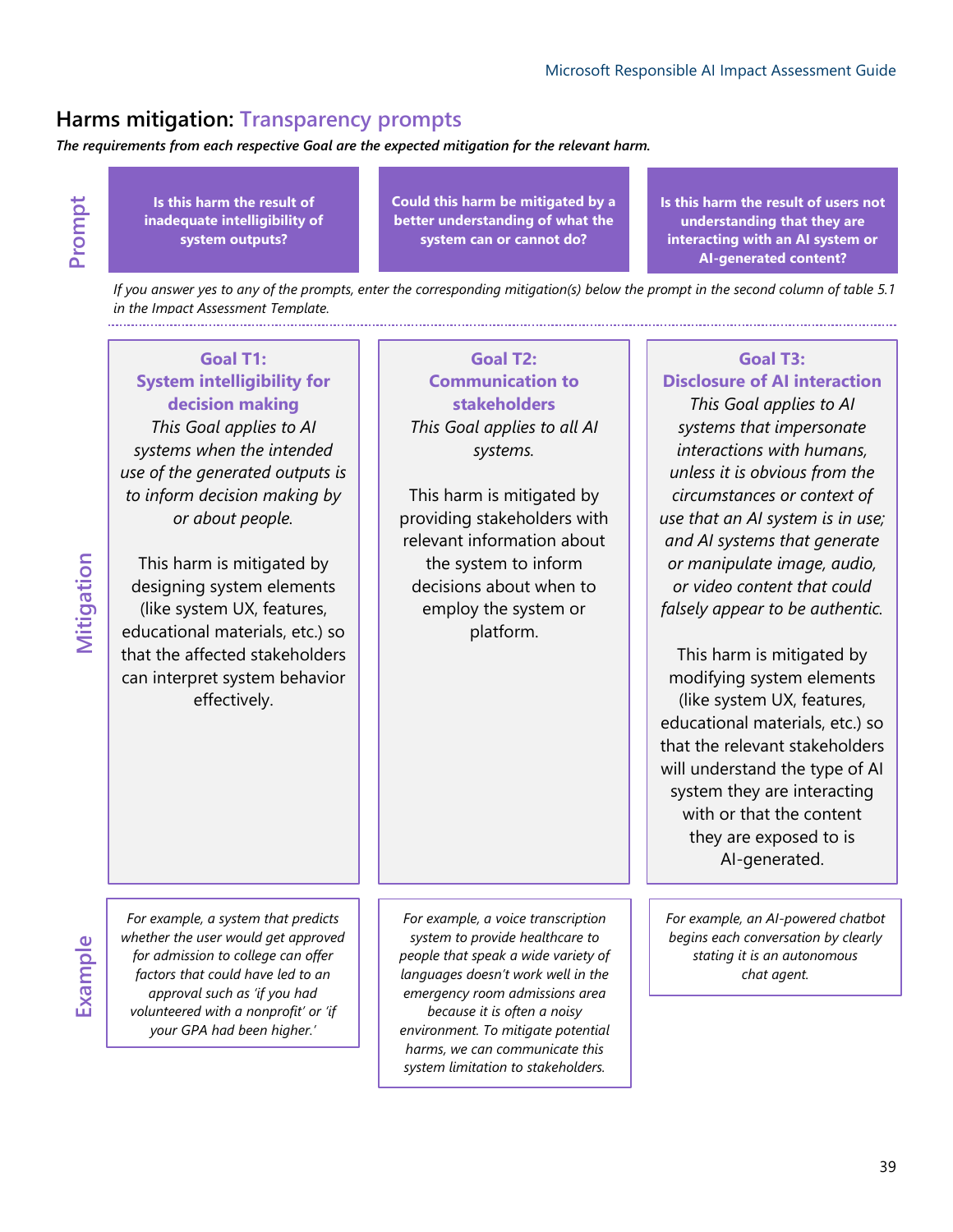### **Harms mitigation: Fairness prompts**

*The requirements from each respective Goal are the expected mitigation for the relevant harm.*

**Prompt**

**Is this harm the result of the system providing a worse quality of service for some demographic groups?**

**Is the harm the result of the system affecting the allocation resources or opportunities relating to finance, education, employment, healthcare, housing, insurance, or social welfare, differently for different demographic groups?**

**Is this harm the result of outputs of the system that stereotype, demean, or erase some demographic groups?**

*If you answer yes to any of the prompts, enter the corresponding mitigation(s) below the prompt in the second column of table 5.1 in the Impact Assessment Template.*

### **Goal F1: Quality of Service**

*This Goal applies to AI systems when system users or people impacted by the system with different demographic characteristics might experience differences in quality of service that Microsoft can remedy by building the system differently.*

This harm is mitigated by evaluating the data sets and the system then modifying the system to improve system performance for affected demographic groups while minimizing performance differences between identified demographic groups.

*For example, people who speak language varieties that are underrepresented in the training data may experience worse quality of service for a voice transcription system. The system can be evaluated and modified to improve quality of service for these demographic groups.*

# **Goal F2:**

### **Allocation of resources and opportunities**

*This Goal applies to AI systems that generate outputs that directly affect the allocation of resources or opportunities relating to finance, education, employment, healthcare, housing, insurance, or social welfare.*

This harm is mitigated by evaluating the data sets and the system then modifying the system to minimize differences in the allocation of resources and opportunities between identified demographic groups.

*For example, a hiring system that scans resumes and recommends candidates for hiring trained on historical data tends to be biased toward male candidates. The system can be evaluated and modified to reduce unfair allocation of opportunities.* 

### **Goal F3: Minimization of stereotyping, demeaning, and erasing outputs**

*This Goal applies to AI systems when system outputs include descriptions, depictions, or other representations of people, cultures, or society.*

This harm is mitigated by a rigorous understanding of how different demographic groups are represented within the AI system and modifying the system to minimize harmful outputs.

*For example, an image search system that predominantly returns images of men in response to the query "chief executive officer" may underrepresent non-male chief executive officers. To mitigate this, the system can be modified to provide more representative outputs.*

**Mitigation**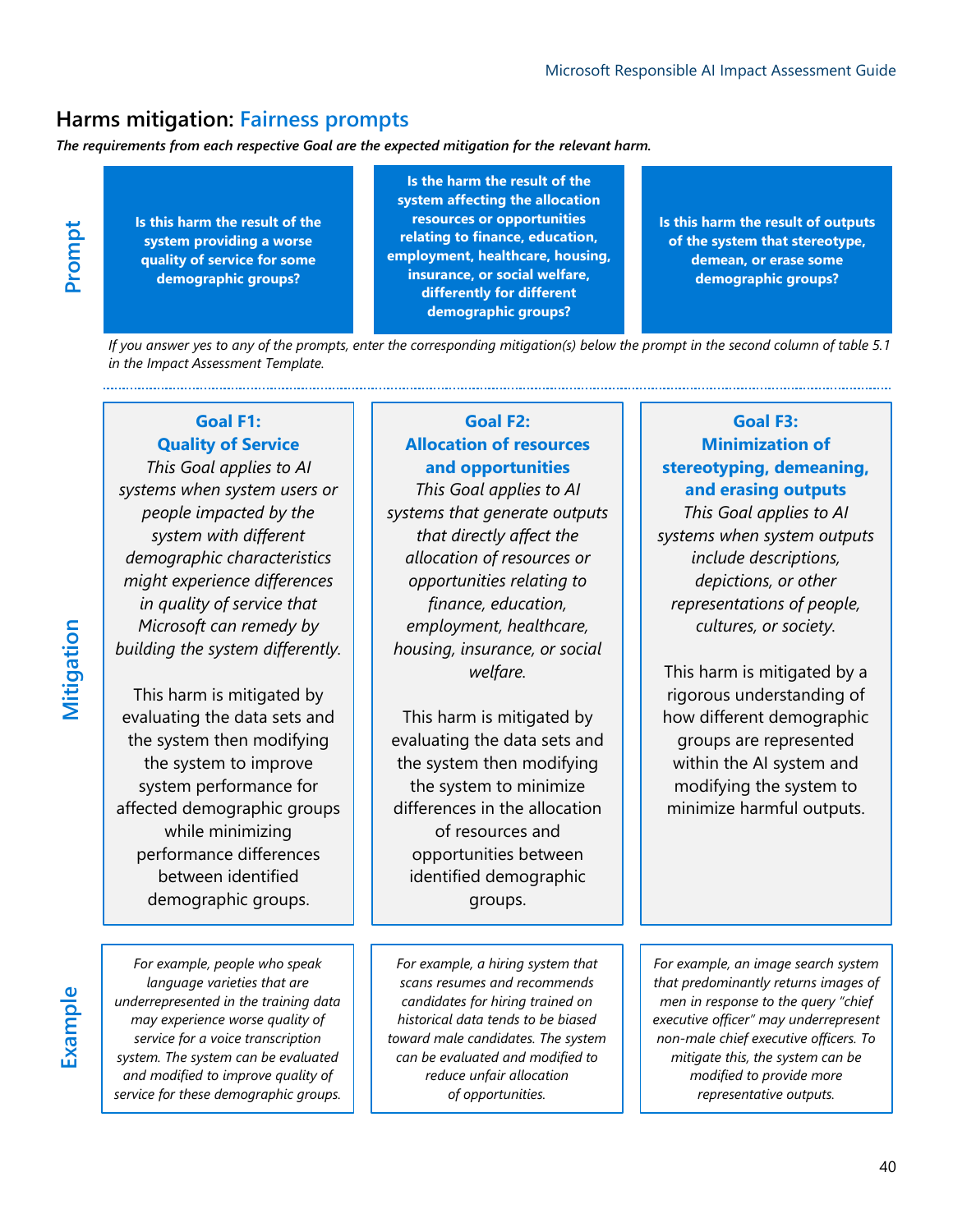# **Harms mitigation: Reliability & Safety prompts**

*The requirements from each respective Goal are the expected mitigation for the relevant harm.*

**Prompt**

**Could this harm be mitigated by defining and documenting reliable and safe performance of the system and providing documentation to customers?**

**Is this harm the result of a predictable failure, or inadequately managing unknown failures once the system is in use?**

**Could this harm be mitigated by monitoring and evaluating the system in an ongoing manner?**

*If you answer yes to any of the prompts, enter the corresponding mitigation(s) below the prompt in the second column of table 5.1 in the Impact Assessment Template.*

### **Goal RS1: Reliability and safety guidance** *This Goal applies to all AI systems.*

This harm is mitigated by defining safe and reliable behavior for the system, ensuring that datasets include representation of key intended uses, defining operational factors and ranges that are important for safe & reliable behavior for the system, and communicating information about reliability and safety to stakeholders.

*For example, a computer vision system not optimized for use in varying lighting situations may compromise performance. To mitigate this potential harm, we can define the lighting conditions in which the system performs well.*

# **Goal RS2: Failures and remediations**

*This Goal applies to all AI systems*

This harm is mitigated by establishing failure management approaches for each predictable failure.

**Goal RS3: Ongoing monitoring, feedback, and evaluation** *This Goal applies to all AI systems.*

This harm is mitigated by establishing system monitoring methods that allow the team to identify and review new uses, identify and troubleshoot issues, manage and maintain the system, and improve the system over time.

*For example, a synthetic voice service could be used in ways that are harmful, for example, for Deepfake videos. To mitigate these potential harms, the system can produce a watermark to signal that the content is AI generated.*

*For example, monitoring revealed that a system that uses infrared cameras to verify an individual logging into a device fails five times more frequently on weekend days. Specifically, this is because the weekend logins take place in different environmental conditions with more infrared light. To improve performance, the system can include secondary verification templates created in a variety of lighting conditions.*

**Mitigation**